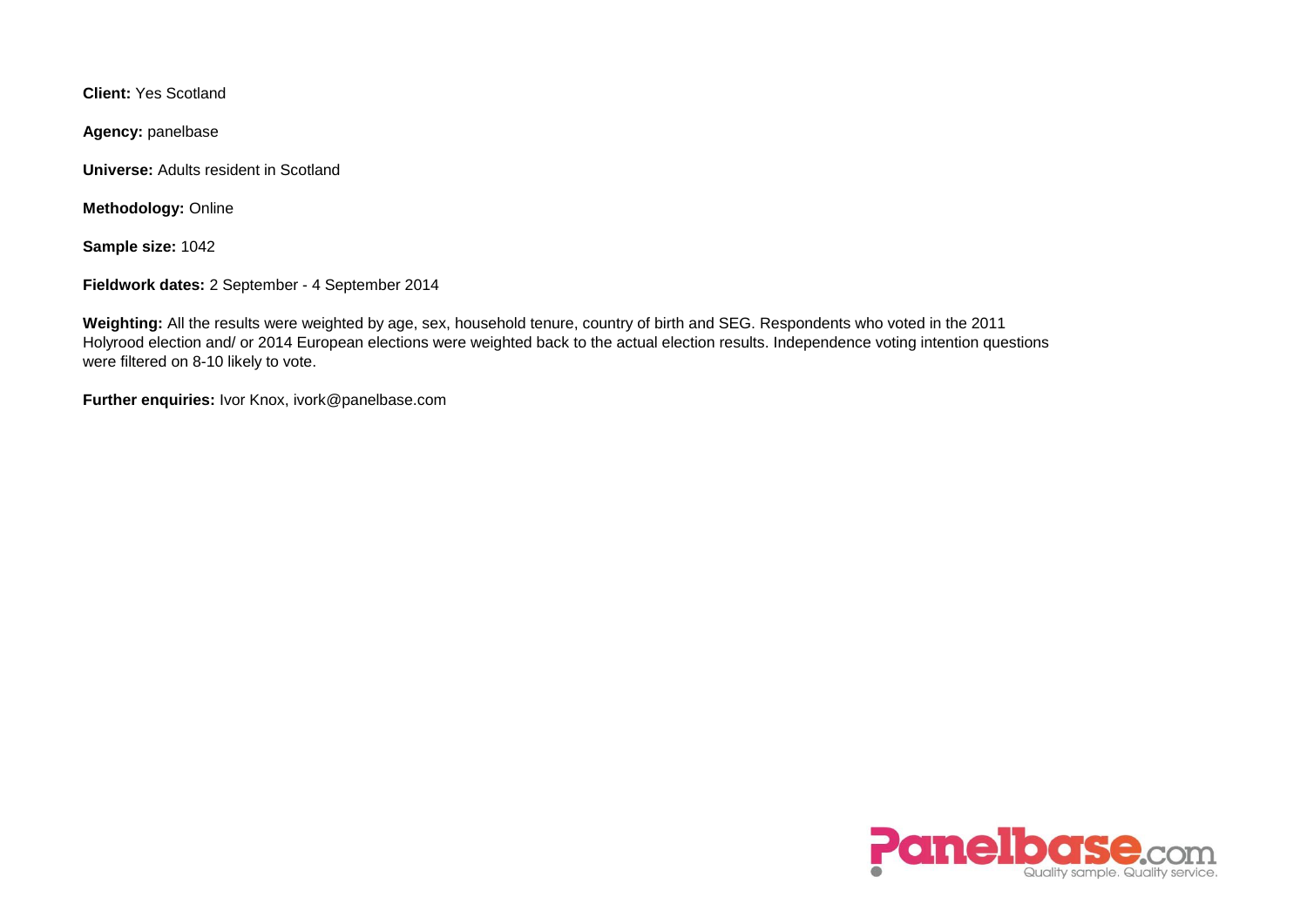| Base: 1,042                   |                               | Total  |       | Gender |           | Age             |       |           |                 |        | Age by Gender  |                 |                |              |                | S3. There will be a referendum |           | Q7. Social |                   |                | Q5. Where were you |                |
|-------------------------------|-------------------------------|--------|-------|--------|-----------|-----------------|-------|-----------|-----------------|--------|----------------|-----------------|----------------|--------------|----------------|--------------------------------|-----------|------------|-------------------|----------------|--------------------|----------------|
|                               |                               |        | Male  | Female | $16 - 34$ | $35 - 54$       | $55+$ | Male x    | Male x          | Male x | Female         |                 | Female: Female | Yes          | No             | Undeci                         | Will      | ABC1       | C <sub>2</sub> DE | Scotlan Englan |                    | All            |
|                               |                               |        |       |        |           |                 |       | $16 - 34$ | $35 - 54$       | $55+$  | x 16           | x 35-           | $x 55+$        |              |                | ded                            | not       |            |                   | d              |                    | others         |
|                               |                               |        |       |        |           |                 |       |           |                 |        | 34             | 54              |                |              |                |                                | vote      |            |                   |                |                    | combin         |
|                               |                               |        |       |        |           |                 |       |           |                 |        |                |                 |                |              |                |                                |           |            |                   |                |                    | ed             |
|                               |                               |        |       |        |           |                 |       |           |                 |        |                |                 |                |              |                |                                |           |            |                   |                |                    |                |
| Total                         |                               | 1042   | 500   | 542    | 310       | 356             | 375   | 154       | 174             | 172    | 156            | 182             | 203            | 427          | 488            | 108                            | 19        | 475        | 567               | 865            | 94                 | 83             |
|                               |                               | (1042) | (488) | (554)  | (231)     | (377)           | (434) | (93)      | (189)           | (206)  | (138)          | (188)           | (228)          | (440)        | (482)          | (104)                          | (16)      | (601)      | (441)             | (807)          | (160)              | (75)           |
|                               |                               | 100%   | 100%  | 100%   |           | 100% 100% 100%  |       |           | 100% 100%       |        | 100% 100% 100% |                 | 100%           | 100%         | 100%           |                                | 100% 100% | 100%       | 100%l             |                |                    | 100% 100% 100% |
|                               |                               |        |       |        |           |                 |       |           |                 |        |                |                 |                |              |                |                                |           |            |                   |                |                    |                |
| There will be a referendum on | Base: Likely voters           | 955    | 464   | 491    | 266       | 331             | 358   | 136       | 163             | 165    | 130            | 168             | 193            | 417          | 460            | 79                             |           | 443        | 512               | 803            | 83                 | 69             |
| an independent Scotland on    |                               | (953)  | (455) | (498)  | (192)     | (347)           | (414) | (81)      | (175)           | (199)  | (111)          | (172)           | (215)          | (430)        | (453)          | (70)                           | (0)       | (561)      | (392)             | (751)          | (142)              | (60)           |
| the 18th of September. How    | <b>Yes</b>                    | 417    | 207   | 209    | 135       | 153             | 128   | 68        | 93              | 47     | 67             | 61              | 81             | 417          | $\overline{0}$ | $\Omega$                       |           | 167        | 250               | 381            | 21                 | 15             |
| do you intend to vote in      |                               | (430)  | (207) | (223)  | (100)     | (165)           | (165) | (42)      | (97)            | (68)   | (58)           | (68)            | (97)           | (430)        | (0)            | (0)                            | (0)       | (236)      | (194)             | (376)          | (39)               | (15)           |
| response to the question:     |                               | 44%    | 45%   | 43%    | 51%       | 46%             | 36%   | 50%       | 57%             | 28%    | 52%            | 36%             | 42%            | 100%         | $\bf{0}$       | $\mathbf{0}$                   | $\Omega$  | 38%        | 49%               | 47%            | 25%                | 22%            |
| Should Scotland be an         | <b>No</b>                     | 460    | 222   | 238    | 107       | 144             | 209   | 55        | 60              | 107    | 52             | 83              | 102            | $\mathbf{0}$ | 460            | $\mathbf{0}$                   |           | 248        | 211               | 354            | 59                 | 47             |
| independent country?          |                               | (453)  | (216) | (237)  | (74)      | (154)           | (225) | (30)      | (68)            | (118)  | (44)           | (86)            | (107)          | (0)          | (453)          | (0)                            | (0)       | (291)      | (162)             | (318)          | (96)               | (39)           |
|                               |                               | 48%    | 48%   | 48%    | 40%       | 44%             | 58%   | 40%       | 37%             | 64%    | 40%            | 50%             | 53%            |              | 0.100%         | $\mathbf{0}$                   | $\Omega$  | 56%        | 41%               | 44%            | 71%                | 69%            |
|                               | Undecided                     | 79     | 35    | 44     | 24        | 34              | 21    | 13        | 10 <sub>1</sub> | 12     | 11             | 24              |                | $\mathbf{0}$ | 0              | 79                             | $\Omega$  | 28         | 50                | 69             |                    | $\overline{7}$ |
|                               |                               | (70)   | (32)  | (38)   | (18)      | (28)            | (24)  | (9)       | (10)            | (13)   | (9)            | (18)            | (11)           | (0)          | (0)            | (70)                           | (0)       | (34)       | (36)              | (57)           | (7)                | (6)            |
|                               |                               | 8%     | 8%    | 9%     | 9%        | 10%             | 6%    | 10%       | 6%              | 7%     | 8%             | 14%             | 5%             | $\bf{0}$     |                | 0.100%                         |           | 6%         | 10%               | 9%             | 4%                 | 10%            |
|                               |                               |        |       |        |           |                 |       |           |                 |        |                |                 |                |              |                |                                |           |            |                   |                |                    |                |
| There will be a referendum on | Base: Likely voters excluding | 876    | 429   | 447    | 242       | 297             | 337   | 122       | 153             | 153    | 120            | 144             | 183            | 417          | 460            | $\Omega$                       | $\Omega$  | 415        | 461               | 735            | 79                 | 62             |
| an independent Scotland on    | undecided                     | (883)  | (423) | (460)  | (174)     | (319)           | (390) | (72)      | (165)           | (186)  | (102)          | (154)           | (204)          | (430)        | (453)          | (0)                            | (0)       | (527)      | (356)             | (694)          | (135)              | (54)           |
| the 18th of September. How    | <b>Yes</b>                    | 417    | 207   | 209    | 135       | 153             | 128   | 68        | 93              | 47     | 67             | 61              | 81             | 417          | $\mathbf{0}$   | $\Omega$                       |           | 167        | 250               | 381            | 21                 | 15             |
| do vou intend to vote in      |                               | (430)  | (207) | (223)  | (100)     | (165)           | (165) | (42)      | (97)            | (68)   | (58)           | (68)            | (97)           | (430)        | (0)            | (0)                            | (0)       | (236)      | (194)             | (376)          | (39)               | (15)           |
| response to the question:     |                               | 48%    | 48%   | 47%    | 56%       | 52%             | 38%   | 55%       | 61%             | 31%    | 56%            | 42%             | 44%            | 100%         | $\bf{0}$       | $\Omega$                       |           | 40%        | 54%               | 52%            | 26%                | 24%            |
| Should Scotland be an         | <b>No</b>                     | 460    | 222   | 238    | 107       | 144             | 209   | 55        | 60              | 107    | 52             | 83              | 102            | $\Omega$     | 460            | $\Omega$                       |           | 248        | 211               | 354            | 59                 | 47             |
| independent country?          |                               | (453)  | (216) | (237)  | (74)      | (154)           | (225) | $(30)$ :  | (68)            | (118)  | (44)           | (86)            | (107)          | (0)          | (453)          | (0)                            | (0)       | (291)      | (162)             | (318)          | (96)               | (39)           |
|                               |                               | 52%    | 52%   | 53%    | 44%       | 48%             | 62%   | 45%       | 39%             | 69%    | 44%            | 58%             | 56%            |              | 0.100%         | $\mathbf{0}$                   | o         | 60%        | 46%               | 48%            | 74%                | 76%            |
|                               |                               |        |       |        |           |                 |       |           |                 |        |                |                 |                |              |                |                                |           |            |                   |                |                    |                |
| Regardless of the outcome, do | Base:                         | 1042   | 500   | 542    | 310       | 356             | 375   | 154       | 174             | 172    | 156            | 182             | 203            | 427          | 488            | 108                            | 19        | 475        | 567               | 865            | 94                 | 83             |
| you think that deciding       |                               | (1042) | (488) | (554)  | (231)     | (377)           | (434) | (93)      | (189)           | (206)  | (138)          | (188)           | (228)          | (440)        | (482)          | (104)                          | (16)      | (601)      | (441)             | (807)          | (160)              | (75)           |
| Scotland's future in a        | Yes                           | 721    | 361   | 360    | 212       | 261             | 248   | 115       | 128             | 118    | 97             | 133             | 130            | 405          | 235            | 74                             |           | 324        | 397               | 619            | 61                 | 41             |
| democratic referendum is      |                               | (732)  | (353) | (379)  | (162)     | (274)           | (296) | (70)      | (139)           | (144)  | (92)           | (135)           | (152)          | (419)        | (238)          | (68)                           | (7)       | (418)      | (314)             | (590)          | (102)              | (40)           |
| something that the people of  |                               | 69%    | 72%   | 66%    | 68%       | 73%             | 66%   | 74%       | 73%             | 69%    | 62%            | 73%             | 64%            | 95%          | 48%            | 69%                            | 31%       | 68%        | 70%               | 72%            | 65%                | 49%            |
| Scotland can be proud of?     | <b>No</b>                     | 156    | 85    | 71     | 40        | 43              | 73    | 21        | 26              | 38     | 19             | 17 <sup>1</sup> | 35             |              | 141            |                                |           | 84         | 72                | 111            | 21                 | 24             |
|                               |                               | (157)  | (85)  | (72)   | (29)      | (46)            | (82)  | (13)      | (27)            | (45)   | (16)           | (19)            | (37)           | (6)          | (140)          | (6)                            | (5)       | (105)      | (52)              | (103)          | (35)               | (19)           |
|                               |                               | 15%    | 17%   | 13%    | 13%       | 12%             | 19%   | 14%       | 15%             | 22%    | 12%            | 10%             | 17%            | < 1%         | 29%            | 5%                             | 34%       | 18%        | 13%               | 13%            | 22%                | 29%            |
|                               | Don't know                    | 165    | 55    | 111    | 59        | 52 <sub>1</sub> | 54    | 18        | 20              | 16     | 40             | 32              | 38             | 18           | 112            | 28                             |           | 67         | 98                | 135            | 12 <sup>1</sup>    | 18             |
|                               |                               | (153)  | (50)  | (103)  | (40)      | (57)            | (56)  | (10)      | (23)            | (17)   | (30)           | (34)            | (39)           | (15)         | (104)          | (30)                           | (4)       | (78)       | (75)              | (114)          | (23)               | (16)           |
|                               |                               | 16%    | 11%   | 20%    | 19%       | 15%             | 14%   | 12%       | 12%             | 9%     | 26%            | 18%             | 19%            | 4%           | 23%            | 26%                            | 35%       | 14%        | 17%               | 16%            | 13%                | 22%            |
|                               |                               |        |       |        |           |                 |       |           |                 |        |                |                 |                |              |                |                                |           |            |                   |                |                    |                |

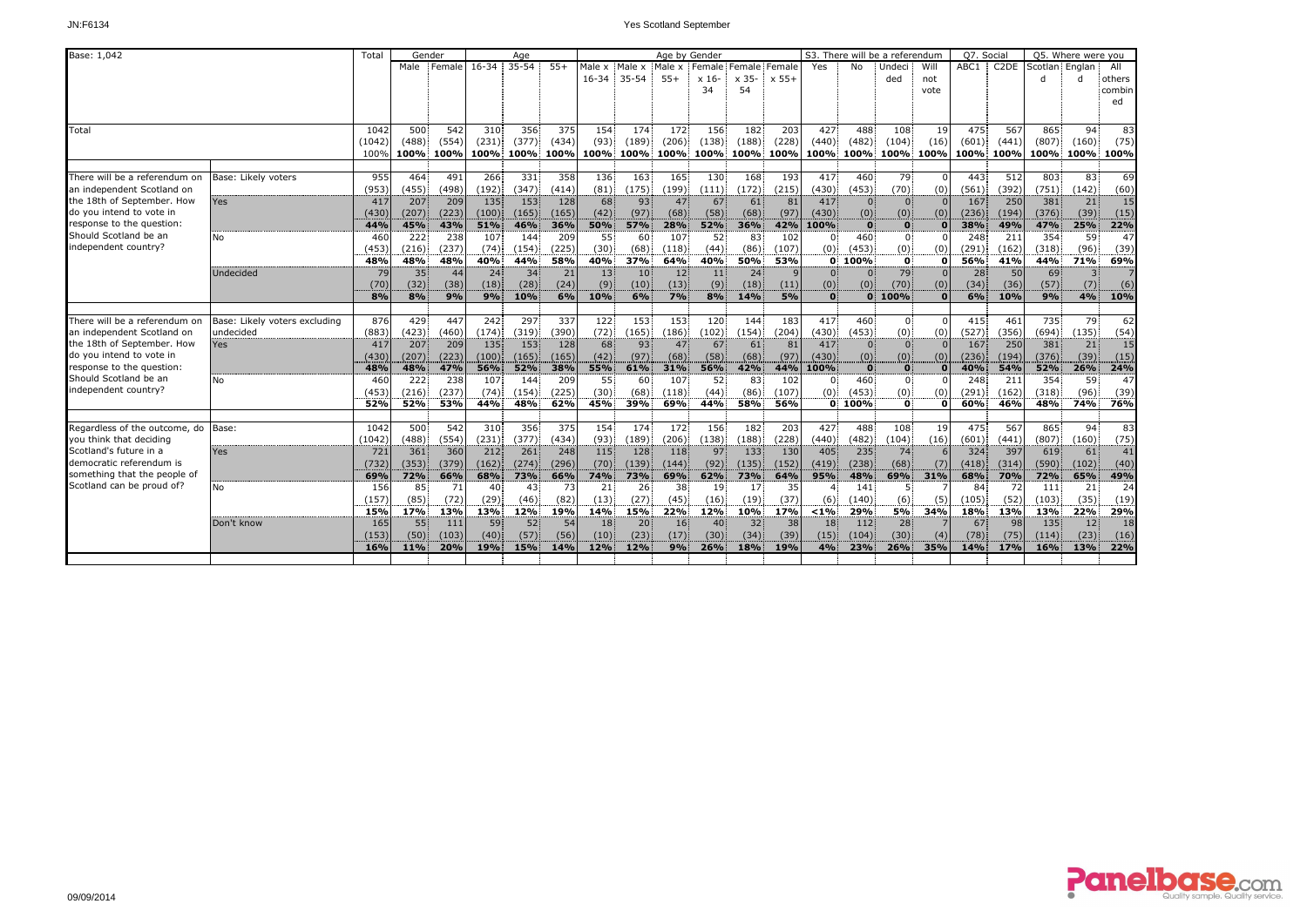| Base: 1,042                                   |                               | Total  |                |                         | S5. Did you vote in Scotland in the 2011 Scottish Parliamentary Election? |       |                |                |       |                 |          |                |       |       |                                    |                | Q9. Did you vote in the recent European Election? If so, which |                 |       |
|-----------------------------------------------|-------------------------------|--------|----------------|-------------------------|---------------------------------------------------------------------------|-------|----------------|----------------|-------|-----------------|----------|----------------|-------|-------|------------------------------------|----------------|----------------------------------------------------------------|-----------------|-------|
|                                               |                               |        |                | Conser: Labour: Liberal |                                                                           | SNP   | Greens Other   |                | Did   | Can't           | Not      |                |       |       | Conser: Labour: Liberal : Greens : | SNP            | UKIP                                                           | Other           | Did   |
|                                               |                               |        | vative         |                         | Democ                                                                     |       |                |                | not   | remem           | eligible | vative         |       | Democ |                                    |                |                                                                |                 | not   |
|                                               |                               |        |                |                         | rats                                                                      |       |                |                | vote  | ber             | to       |                |       | rats  |                                    |                |                                                                |                 | vote/ |
|                                               |                               |        |                |                         |                                                                           |       |                |                |       |                 | vote     |                |       |       |                                    |                |                                                                |                 | Can't |
|                                               |                               |        |                |                         |                                                                           |       |                |                |       |                 |          |                |       |       |                                    |                |                                                                |                 | remem |
| Total                                         |                               | 1042   | 112            | 255                     | 64                                                                        | 365   |                | $\Delta$       | 155   | 61              | 22       | 131            | 197   | 54    | 62                                 | 221            | 80                                                             | 17              | 280   |
|                                               |                               | (1042) | (124)          | (220)                   | (67)                                                                      | (359) | (21)           | (14)           | (153) | (60)            | (24)     | (101)          | (191) | (40)  | (64)                               | (278)          | (77)                                                           | (11)            | (280) |
|                                               |                               | 100%   |                |                         |                                                                           |       |                |                |       |                 |          |                |       |       |                                    |                |                                                                |                 |       |
|                                               |                               |        |                |                         |                                                                           |       |                |                |       |                 |          |                |       |       |                                    |                |                                                                |                 |       |
| There will be a referendum on                 | Base: Likely voters           | 955    | 109            | 246                     | 63                                                                        | 355   | $\Delta$       | $\overline{4}$ | 109   | 51              | 15       | 126            | 187   | 51    | 58                                 | 219            | 78                                                             | 17              | 218   |
| an independent Scotland on                    |                               | (953)  | (121)          | (211)                   | (65)                                                                      | (351) | (18)           | (13)           | (109) | (51)            | (14)     | (99)           | (179) | (37)  | (58)                               | (275)          | (75)                                                           | (11)            | (219) |
| the 18th of September. How                    | Yes                           | 417    | $\overline{4}$ | 69                      | 11                                                                        | 259   | 2              | $\mathbf{1}$   | 47    | 13              | 11       | $\overline{4}$ | 43    | 13    | 41                                 | 199            | 21                                                             | $\overline{3}$  | 93    |
| do you intend to vote in                      |                               | (430)  | (9)            | (56)                    | (11)                                                                      | (272) | (10)           | (3)            | (44)  | (15)            | (10)     | (3)            | (42)  | (8)   | (37)                               | (247)          | (15)                                                           | (2)             | (76)  |
| response to the question:                     |                               | 44%    | 3%             | 28%                     | 18%                                                                       | 73%   | 56%            | 16%            | 43%   | 26%             | 71%      | 3%             | 23%   | 25%   | 70%                                | 91%            | 27%                                                            | 17%             | 43%   |
| Should Scotland be an<br>independent country? | No                            | 460    | 104            | 153                     | 43                                                                        | 71    | 1              | 3              | 55    | 25              |          | 122            | 127   | 35    | 13                                 | 11             | 42                                                             | 12              | 97    |
|                                               |                               | (453)  | (110)          | (137)                   | (47)                                                                      | (56)  | (6)            | (10)           | (59)  | (25)            | (3)      | (95)           | (123) | (27)  | (18)                               | (17)           | (51)                                                           | (8)             | (114) |
|                                               |                               | 48%    | 95%            | 62%                     | 69%                                                                       | 20%   | 34%            | 84%            | 51%   | 48%             | 23%      | 96%            | 68%   | 69%   | 22%                                | 5%             | 54%                                                            | 69%             | 44%   |
|                                               | Undecided                     | 79     | 2              | 23                      | 8                                                                         | 25    | $\Omega$       | $\mathbf{0}$   | 6     | 13              |          |                | 17    |       |                                    | 8              | 15                                                             |                 | 29    |
|                                               |                               | (70)   | (2)            | (18)                    | (7)                                                                       | (23)  | (2)            | (0)            | (6)   | (11)            | (1)      | (1)            | (14)  | (2)   | (3)                                | (11)           | (9)                                                            | (1)             | (29)  |
|                                               |                               | 8%     | 2%             | 9%                      | 13%                                                                       | 7%    | 10%            | $\bf{0}$       | 6%    | 26%             | 6%       | $1\%$          | 9%    | 6%    | 8%                                 | 4%             | 19%                                                            | 14%             | 13%   |
| There will be a referendum on                 | Base: Likely voters excluding | 876    | 107            | 223                     | 55                                                                        | 330   | $\overline{4}$ | $\overline{4}$ | 102   | 38              | 14       | 125            | 170   | 48    | 54                                 | 211            | 64                                                             | 15              | 189   |
| an independent Scotland on                    | undecided                     | (883)  | (119)          | (193)                   | (58)                                                                      | (328) | (16)           | (13)           | (103) | (40)            | (13)     | (98)           | (165) | (35)  | (55)                               | (264)          | (66)                                                           | (10)            | (190) |
| the 18th of September. How                    | Yes                           | 417    | $\overline{4}$ | 69                      | 11                                                                        | 259   | $\overline{2}$ | $\mathbf{1}$   | 47    | 13 <sup>1</sup> | 11       | $\overline{4}$ | 43    | 13    | 41                                 | 199            | 21                                                             | $\overline{3}$  | 93    |
| do you intend to vote in                      |                               | (430)  | (9)            | (56)                    | (11)                                                                      | (272) | (10)           | (3)            | (44)  | (15)            | (10)     | (3)            | (42)  | (8)   | (37)                               | (247)          | (15)                                                           | (2)             | (76)  |
| response to the question:                     |                               | 48%    | 3%             | 31%                     | 21%                                                                       | 78%   | 62%            | 16%            | 46%   | 35%             | 76%      | 3%             | 25%   | 27%   | 76%                                | 95%            | 33%                                                            | 20%             | 49%   |
| Should Scotland be an                         | No                            | 460    | 104            | 153                     | 43                                                                        | 71    | $\mathbf{1}$   | 3              | 55    | 25              | 3        | 122            | 127   | 35    | 13                                 | 11             | 42                                                             | 12 <sup>2</sup> | 97    |
| independent country?                          |                               | (453)  | (110)          | (137)                   | (47)                                                                      | (56)  | (6)            | (10)           | (59)  | (25)            | (3)      | (95)           | (123) | (27)  | (18)                               | (17)           | (51)                                                           | (8)             | (114) |
|                                               |                               | 52%    | 97%            | 69%                     | 79%                                                                       | 22%   | 38%            | 84%            | 54%   | 65%             | 24%      | 97%            | 75%   | 73%   | 24%                                | 5%             | 67%                                                            | 80%             | 51%   |
|                                               |                               |        |                |                         |                                                                           |       |                |                |       |                 |          |                |       |       |                                    |                |                                                                |                 |       |
| Regardless of the outcome, do                 | Base:                         | 1042   | 112            | 255                     | 64                                                                        | 365   | 5              | $\overline{4}$ | 155   | 61              | 22       | 131            | 197   | 54    | 62                                 | 221            | 80                                                             | 17              | 280   |
| you think that deciding                       |                               | (1042) | (124)          | (220)                   | (67)                                                                      | (359) | (21)           | (14)           | (153) | (60)            | (24)     | (101)          | (191) | (40)  | (64)                               | (278)          | (77)                                                           | (11)            | (280) |
| Scotland's future in a                        | Yes                           | 721    | 55             | 166                     | 40                                                                        | 321   | $\overline{4}$ |                | 86    | 32 <sup>1</sup> | 17       | 77             | 114   | 29    | 52                                 | 218            | 53                                                             |                 | 171   |
| democratic referendum is                      |                               | (732)  | (59)           | (142)                   | (41)                                                                      | (331) | (15)           | (5)            | (86)  | (34)            | (19)     | (57)           | (119) | (20)  | (51)                               | (272)          | (43)                                                           | (3)             | (167) |
| something that the people of                  |                               | 69%    | 49%            | 65%                     | 62%                                                                       | 88%   | 73%            | 30%            | 55%   | 52%             | 77%      | 59%            | 58%   | 53%   | 84%                                | 99%            | 67%                                                            | 31%             | 61%   |
| Scotland can be proud of?                     | No                            | 156    | 43             | 35                      | 11                                                                        | 22    | $\mathbf{0}$   | $\overline{2}$ | 33    | 6               |          | 39             | 35    | 12    | 3.                                 |                | 16                                                             | 10              | 41    |
|                                               |                               | (157)  | (49)           | (34)                    | (13)                                                                      | (12)  | (2)            | (7)            | (32)  | (6)             | (2)      | (31)           | (34)  | (12)  | (5)                                | (3)            | (26)                                                           | (5)             | (41)  |
|                                               |                               | 15%    | 39%            | 14%                     | 18%                                                                       | 6%    | 8%             | 59%            | 21%   | 10%             | 12%      | 30%            | 18%   | 23%   | 5%                                 | < 1%           | 20%                                                            | 58%             | 15%   |
|                                               | Don't know                    | 165    | 14             | 54                      | 13                                                                        | 23    | $\mathbf{1}$   | $\mathbf{0}$   | 36    | 23              |          | 15             | 48    | 13    | $\overline{7}$                     | $\overline{2}$ | 11                                                             | 2 <sup>1</sup>  | 68    |
|                                               |                               | (153)  | (16)           | (44)                    | (13)                                                                      | (16)  | (4)            | (2)            | (35)  | (20)            | (3)      | (13)           | (38)  | (8)   | (8)                                | (3)            | (8)                                                            | (3)             | (72)  |
|                                               |                               | 16%    | 12%            | 21%                     | 20%                                                                       | 6%    | 19%            | 10%            | 23%   | 38%             | 10%      | 12%            | 24%   | 24%   | 11%                                | $< 1\%$        | 13%                                                            | 11%             | 24%   |
|                                               |                               |        |                |                         |                                                                           |       |                |                |       |                 |          |                |       |       |                                    |                |                                                                |                 |       |

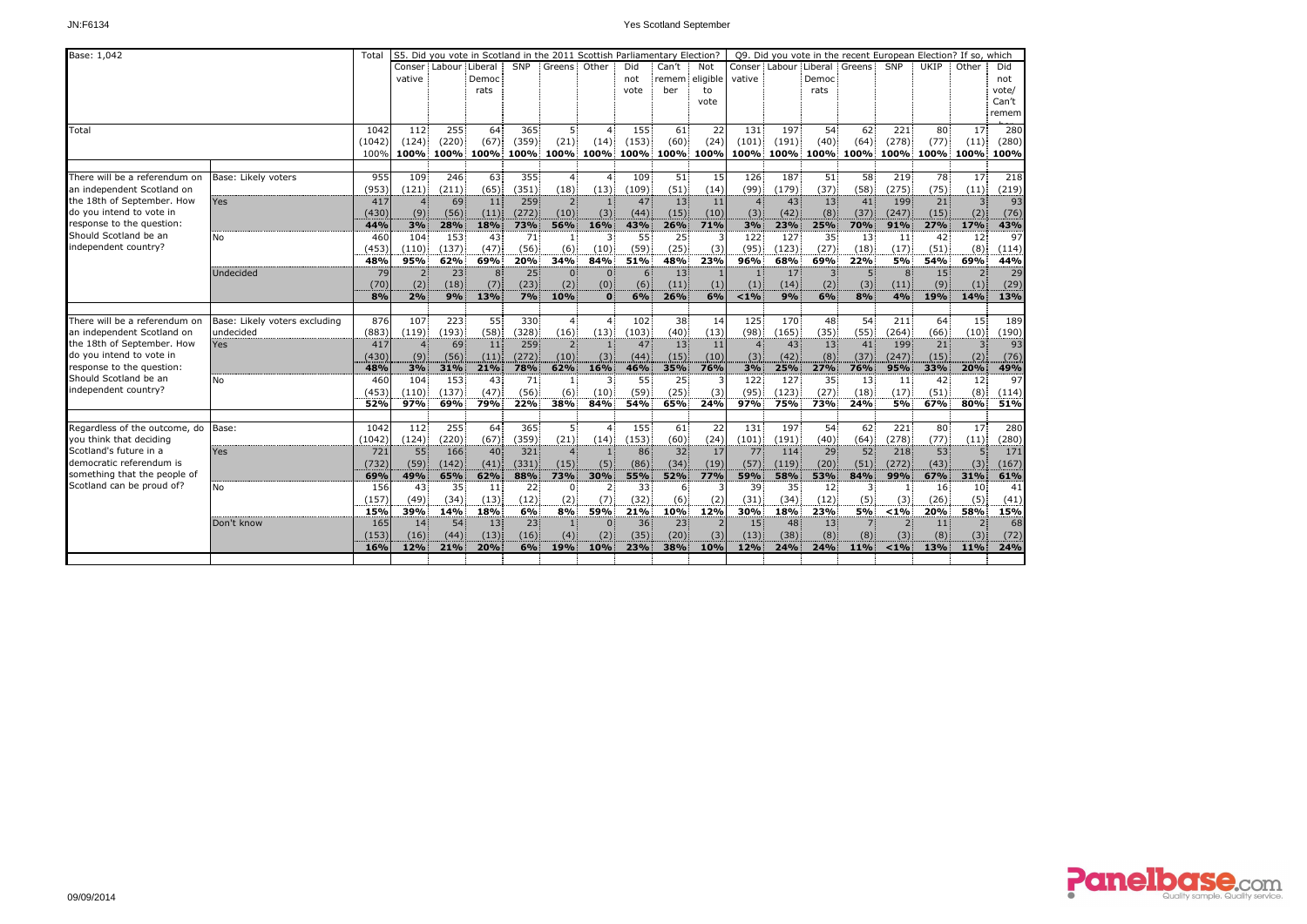| Base: 1,042                     |            | Total      | Gender |        |            | Age       |           |           |           |        | Age by Gender   |            |               |       |       | S3. There will be a referendum |           | Q7. Social |                   |              | Q5. Where were you |        |
|---------------------------------|------------|------------|--------|--------|------------|-----------|-----------|-----------|-----------|--------|-----------------|------------|---------------|-------|-------|--------------------------------|-----------|------------|-------------------|--------------|--------------------|--------|
|                                 |            |            | Male   | Female | $16 - 34$  | $35 - 54$ | $55+$     | Male x    | Male x    | Male x | Female:         |            | Female Female | Yes   | No    | Undeci                         | Will      | ABC1       | C <sub>2</sub> DE | Scotlan      | Englan             | All    |
|                                 |            |            |        |        |            |           |           | $16 - 34$ | $-35-54$  | $55+$  | x 16-           | x 35-      | $x 55+$       |       |       | ded                            | not       |            |                   | $\mathsf{d}$ |                    | others |
|                                 |            |            |        |        |            |           |           |           |           |        | 34              | 54         |               |       |       |                                | vote      |            |                   |              |                    | combin |
|                                 |            |            |        |        |            |           |           |           |           |        |                 |            |               |       |       |                                |           |            |                   |              |                    | ed     |
|                                 |            |            |        |        |            |           |           |           |           |        |                 |            |               |       |       |                                |           |            |                   |              |                    |        |
| Total                           |            | 1042       | 500    | 542    | 310        | 356       | 375       | 154       | 174       | 172    | 156             | 182        | 203           | 427   | 488   | 108                            | 19        | 475        | 567               | 865          | 94                 | 83     |
|                                 |            | (1042)     | (488)  | (554)  | (231)      | (377)     | (434)     | (93)      | (189)     | (206)  | (138)           | (188)      | (228)         | (440) | (482) | (104)                          | (16)      | (601)      | (441)             | (807)        | (160)              | (75)   |
|                                 |            | 100%       | 100%   | 100%   | 100%       |           | 100% 100% |           | 100% 100% |        | 100% 100% 100%  |            | 100%          | 100%  | 100%  |                                | 100% 100% |            | 100% 100%         |              | 100% 100%          | 100%   |
| Do you trust ALEX SALMOND,      | Base:      | 1042       | 500    | 542    | 310        | 356       | 375       | 154       | 174       | 172    | 156             | 182        | 203           | 427   | 488   | 108                            | 19        | 475        | 567               | 865          | 94                 | 83     |
| First Minister, to stand up for |            | (1042)     | (488)  | (554)  | (231)      | (377)     | (434)     | (93)      | (189)     | (206)  | (138)           | (188)      | (228)         | (440) | (482) | (104)                          | (16)      | (601)      | (441)             | (807)        | (160)              | (75)   |
| Scotland's interests?           | Yes        | 506        | 254    | 252    | 149        | 182       | 174       | 75        | 100       | 78     | 74              | 82         | 96            | 365   | 88    | 48                             |           | 208        | 298               | 449          | 34                 | 22     |
|                                 |            | (511)      | (251)  | (260)  | (107)      | (195)     | (209)     | (45)      | (108)     | (98)   | (62)            | (87)       | (111)         | (380) | (86)  | (41)                           | (4)       | (285)      | (226)             | (433)        | (54)               | (24)   |
|                                 |            | 49%        | 51%    | 47%    | <b>48%</b> | 51%       | 46%       | 49%       | 58%       | 46%    | 47%             | 45%        | 47%           | 85%   | 18%   | 45%                            | 22%       | 44%        | 52%               | 52%          | 36%                | 27%    |
|                                 | No         | 423        | 195    | 229    | 118        | 134       | 171       | 57        | 52        | 86     | 61              | 83         | 85            | 23    | 363   | 27                             | 10        | 208        | 215               | 333          | 49                 | 41     |
|                                 |            | (406)      | (182)  | (224)  | (81)       | (136)     | (189)     | (30)      | (55)      | (97)   | (51)            | (81)       | (92)          | (22)  | (352) | (27)                           | (5)       | (239)      | (167)             | (291)        | (84)               | (31)   |
|                                 |            | 41%        | 39%    | 42%    | 38%        | 38%       | 45%       | 37%       | 30%       | 50%    | 39%             | 45%        | 42%           | 5%    | 74%   | 25%                            | 51%       | 44%        | 38%               | 39%          | 52%                | 49%    |
|                                 | Don't know | 113        | 52     | 61     | 43         | 40        | 30        | 22        | 22        | 8      | 21              | 17         | 23            | 39    | 36    | 33                             |           | 58         | 55                | 83           | 11                 | 20     |
|                                 |            | (125)      | (55)   | (70)   | (43)       | (46)      | (36)      | (18)      | (26)      | (11)   | (25)            | (20)       | (25)          | (38)  | (44)  | (36)                           | (7)       | (77)       | (48)              | (83)         | (22)               | (20)   |
|                                 |            | <b>11%</b> | 10%    | 11%    | 14%        | 11%       | 8%        | 14%       | 13%       | 4%     | 13%             | 10%        | 11%           | 9%    | 7%    | 30%                            | 27%       | 12%        | 10%               | 10%          | 12%                | 24%    |
| Do you trust NICOLA             | Base:      | 1042       | 500    | 542    | 310        | 356       | 375       | 154       | 174       | 172.   | 156             | 182        | 203           | 427   | 488   | 108                            | 19        | 475        | 567               | 865          | 94                 | 83     |
| STURGEON, Deputy First          |            | (1042)     | (488)  | (554)  | (231)      | (377)     | (434)     | (93)      | (189)     | (206)  | (138)           | (188)      | (228)         | (440) | (482) | (104)                          | (16)      | (601)      | (441)             | (807)        | (160)              | (75)   |
| Minister, to stand up for       | Yes        | 489        | 256    | 233    | 140        | 181       | 168       | 75        | 103       | 78     | 66              | 78         | 90            | 355   | 91    | 42                             |           | 213        | 277               | 435          | 31                 | 24     |
| Scotland's interests?           |            | (501)      | (251)  | (250)  | (102)      | (194)     | (205)     | (43)      | (111)     | (97)   | (59)            | (83)       | (108)         | (369) | (93)  | (36)                           | (3)       | (291)      | (210)             | (427)        | (50)               | (24)   |
|                                 |            | 47%        | 51%    | 43%    | 45%        | 51%       | 45%       | 48%       | 59%       | 45%    | 42%             | 43%        | 44%           | 83%   | 19%   | 39%                            | 11%       | 45%        | 49%               | 50%          | 33%                | 28%    |
|                                 | No         | 404        | 192    | 211    | 117        | 122       | 165       | 59        | 50        | 83     | 58              | 71         | 82            | 29    | 338   | 27                             | 10        | 195        | 209               | 318          | 48                 | 38     |
|                                 |            | (381)      | (182)  | (199)  | (82)       | (124)     | (175)     | (34)      | (55)      | (93)   | (48)            | (69)       | (82)          | (26)  | (324) | (26)                           | (5)       | (220)      | (161)             | (274)        | (79)               | (28)   |
|                                 |            | 39%        | 38%    | 39%    | 38%        | 34%       | 44%       | 39%       | 29%       | 48%    | 37%             | 39%        | 40%           | 7%    | 69%   | 25%                            | 51%       | 41%        | 37%               | 37%          | 51%                | 46%    |
|                                 | Don't know | 149        | 52     | 97     | 53         | 53        | 43        | 20        | 20        | 11     | 33 <sup>1</sup> | 33         | 31            | 43    | 59    | 39                             |           | 67         | 82                | 112          | 16                 | 21     |
|                                 |            | (160)      | (55)   | (105)  | (47)       | (59)      | (54)      | (16)      | (23)      | (16)   | (31)            | (36)       | (38)          | (45)  | (65)  | (42)                           | (8)       | (90)       | (70)              | (106)        | (31)               | (23)   |
|                                 |            | 14%        | 10%    | 18%    | 17%        | 15%       | 11%       | 13%       | 12%       | 7%     | 21%             | <b>18%</b> | 15%           | 10%   | 12%   | 37%                            | 38%       | 14%        | 14%               | 13%          | 17%                | 25%    |
|                                 |            |            |        |        |            |           |           |           |           |        |                 |            |               |       |       |                                |           |            |                   |              |                    |        |
| Do you trust PATRICK            | Base:      | 1042       | 500    | 542    | 310        | 356       | 375       | 154       | 174       | 172    | 156             | 182        | 203           | 427   | 488   | 108                            | 19        | 475        | 567               | 865          | 94                 | 83     |
| HARVIE, leader of the Scottish  |            | (1042)     | (488)  | (554)  | (231)      | (377)     | (434)     | (93)      | (189)     | (206)  | (138)           | (188)      | (228)         | (440) | (482) | (104)                          | (16)      | (601)      | (441)             | (807)        | (160)              | (75)   |
| Green Party, to stand up for    | Yes        | 286        | 152    | 134    | 95         | 100       | 91        | 56        | 60        | 36     | 39              | 40         | 55            | 212   | 62    | 11                             |           | 144        | 142               | 251          | 25                 | 10     |
| Scotland's interests?           |            | (307)      | (155)  | (152)  | (73)       | (120)     | (114)     | (36)      | (71)      | (48)   | (37)            | (49)       | (66)          | (223) | (69)  | (13)                           | (2)       | (199)      | (108)             | (250)        | (44)               | (13)   |
|                                 |            | 27%        | 30%    | 25%    | 30%        | 28%       | 24%       | 36%       | 34%       | 21%    | 25%             | 22%        | 27%           | 50%   | 13%   | 10%                            | 8%        | 30%        | 25%               | 29%          | 27%                | 13%    |
|                                 | No         | 377        | 218    | 159    | 93         | 130       | 154       | 57        | 72        | 89     | 36              | 57         | 66            | 90    | 237   | 41                             | 10        | 178        | 199               | 300          | 40                 | 37     |
|                                 |            | (369)      | (205)  | (164)  | (65)       | (131)     | (173)     | (30)      | (75)      | (100)  | (35)            | (56)       | (73)          | (93)  | (232) | (39)                           | (5)       | (214)      | (155)             | (276)        | (64)               | (29)   |
|                                 |            | 36%        | 44%    | 29%    | 30%        | 36%       | 41%       | 37%       | 41%       | 52%    | 23%             | 32%        | 32%           | 21%   | 49%   | 38%                            | 51%       | 38%        | 35%               | 35%          | 43%                | 45%    |
|                                 | Don't know | 379        | 131    | 248    | 123        | 126       | 130       | 41.       | 42        | 47     | 81              | 84         | 82            | 125   | 189   | 56                             |           | 153        | 226               | 315          | 29                 | 35     |
|                                 |            | (366)      | (128)  | (238)  | (93)       | (126)     | (147)     | (27)      | (43)      | (58)   | (66)            | (83)       | (89)          | (124) | (181) | (52)                           | (9)       | (188)      | (178)             | (281)        | (52)               | (33)   |
|                                 |            | 36%        | 26%    | 46%    | 39%        | 35%       | 35%       | 27%       | 24%       | 27%    | 52%             | 46%        | 41%           | 29%   | 39%   | 52%                            | 41%       | 32%        | 40%               | 36%          | 30%                | 43%    |
|                                 |            |            |        |        |            |           |           |           |           |        |                 |            |               |       |       |                                |           |            |                   |              |                    |        |

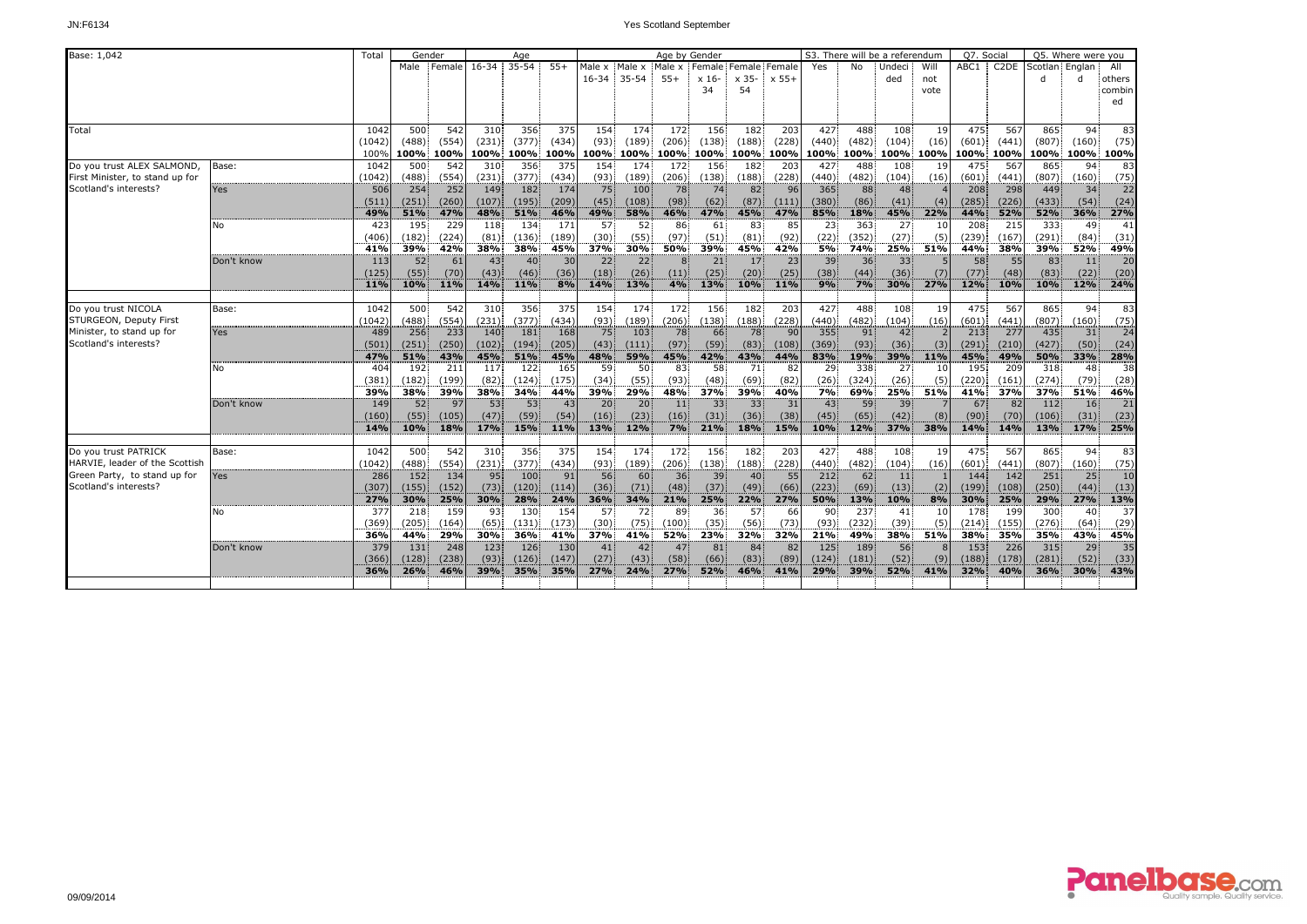| Base: 1,042                     |            | Total  |        |                 | S5. Did you vote in Scotland in the 2011 Scottish Parliamentary Election? |       |                |                |                 |                |            |                 |                         | Q9. Did you vote in the recent European Election? If so, which |                |       |                |                |       |
|---------------------------------|------------|--------|--------|-----------------|---------------------------------------------------------------------------|-------|----------------|----------------|-----------------|----------------|------------|-----------------|-------------------------|----------------------------------------------------------------|----------------|-------|----------------|----------------|-------|
|                                 |            |        |        | Conser Labour   | Liberal                                                                   | SNP   | Greens Other   |                | Did             | Can't          | <b>Not</b> |                 | Conser: Labour: Liberal |                                                                | Greens         | SNP   | UKIP           | Other          | Did   |
|                                 |            |        | vative |                 | Democ                                                                     |       |                |                | not             | remem eligible |            | vative          |                         | Democ                                                          |                |       |                |                | not   |
|                                 |            |        |        |                 | rats                                                                      |       |                |                | vote            | ber            | to         |                 |                         | rats                                                           |                |       |                |                | vote/ |
|                                 |            |        |        |                 |                                                                           |       |                |                |                 |                | vote       |                 |                         |                                                                |                |       |                |                | Can't |
|                                 |            |        |        |                 |                                                                           |       |                |                |                 |                |            |                 |                         |                                                                |                |       |                |                | remem |
| Total                           |            | 1042   | 112    | 255             | 64                                                                        | 365   | 5.             | $\overline{4}$ | 155             | 61             | 22         | 131             | 197                     | 54                                                             | 62             | 221   | 80             | 17             | 280   |
|                                 |            | (1042) | (124)  | (220)           | (67)                                                                      | (359) | (21)           | (14)           | (153)           | (60)           | (24)       | (101)           | (191)                   | (40)                                                           | (64)           | (278) | (77)           | (11)           | (280) |
|                                 |            | 100%   | 100%   |                 | 100% 100%                                                                 | 100%  |                | 100% 100%      |                 | 100% 100% 100% |            | 100%            | 100%                    |                                                                | 100% 100% 100% |       | 100%           | 100%           | 100%  |
| Do you trust ALEX SALMOND,      | Base:      | 1042   | 112    | 255             | 64                                                                        | 365   | 5.             |                | 155             | 61             | 22         | 131             | 197                     | 54                                                             | 62             | 221   | 80             | 17             | 280   |
| First Minister, to stand up for |            | (1042) | (124)  | (220)           | (67)                                                                      | (359) | (21)           | (14)           | (153)           | (60)           | (24)       | (101)           | (191)                   | (40)                                                           | (64)           | (278) | (77)           | (11)           | (280) |
| Scotland's interests?           | Yes        | 506    | 22     | 92              | 18                                                                        | 290   | $\overline{3}$ | $\mathbf{1}$   | 51              | 18             | 12         | 36              | 62                      | 16                                                             | 42             | 209   | 32             | 5              | 103   |
|                                 |            | (511)  | (26)   | (73)            | (18)                                                                      | (301) | (10)           | (4)            | (48)            | (19)           | (12)       | (25)            | (56)                    | (12)                                                           | (41)           | (261) | (24)           | (3)            | (89)  |
|                                 |            | 49%    | 19%    | 36%             | 27%                                                                       | 79%   | 52%            | 22%            | 33%             | 30%            | 56%        | 28%             | 31%                     | 30%                                                            | 68%            | 94%   | 40%            | 31%            | 37%   |
|                                 | No         | 423    | 86     | 138             | 40                                                                        | 60    | -11            | 2              | 68              | 24             |            | 90              | 120                     | 32                                                             | 13             | 4     | 43             | 11             | 110   |
|                                 |            | (406)  | (90)   | (123)           | (42)                                                                      | (42)  | (7)            | (9)            | (66)            | (25)           | (2)        | (71)            | (116)                   | (24)                                                           | (16)           | (5)   | (48)           | (7)            | (119) |
|                                 |            | 41%    | 77%    | 54%             | 62%                                                                       | 16%   | 28%            | 54%            | 44%             | 40%            | 16%        | 69%             | 61%                     | 60%                                                            | 22%            | 2%    | 54%            | 64%            | 39%   |
|                                 | Don't know | 113    |        | 25              |                                                                           | 15    |                |                | 35              | 19             |            |                 | 15                      |                                                                |                |       | 5              |                | 67    |
|                                 |            | (125)  | (8)    | (24)            | (7)                                                                       | (16)  | (4)            | (1)            | (39)            | (16)           | (10)       | (5)             | (19)                    | (4)                                                            | (7)            | (12)  | (5)            | (1)            | (72)  |
|                                 |            | 11%    | 4%     | 10%             | 11%                                                                       | 4%    | 20%            | 24%            | 23%             | 31%            | 28%        | 4%              | 8%                      | 10%                                                            | 11%            | 4%    | 6%             | 6%             | 24%   |
| Do you trust NICOLA             | Base:      | 1042   | 112    | 255             | 64                                                                        | 365   | 5              | 4              | 155             | 61             | 22         | 131             | 197                     | 54                                                             | 62             | 221   | 80             | 17             | 280   |
| STURGEON, Deputy First          |            | (1042) | (124)  | (220)           | (67)                                                                      | (359) | (21)           | (14)           | (153)           | (60)           | (24)       | (101)           | (191)                   | (40)                                                           | (64)           | (278) | (77)           | (11)           | (280) |
| Minister, to stand up for       | Yes        | 489    | 25     | 86              | 17                                                                        | 282   | $\overline{2}$ |                | 53              | 15             |            | 39              | 56                      | 13                                                             | 41             | 200   | 35             | 3              | 103   |
| Scotland's interests?           |            | (501)  | (29)   | (72)            | (19)                                                                      | (290) | (10)           | (4)            | (50)            | (18)           | (9)        | (28)            | (55)                    | (11)                                                           | (41)           | (250) | (26)           | (2)            | (88)  |
|                                 |            | 47%    | 23%    | 34%             | 27%                                                                       | 77%   | 49%            | 24%            | 34%             | 25%            | 34%        | 30%             | 28%                     | 25%                                                            | 67%            | 91%   | 43%            | 17%            | 37%   |
|                                 | No         | 404    | 76     | 133             | 41                                                                        | 59    | $2^{\circ}$    | 2 <sup>1</sup> | 64              | 20             |            | 82              | 113                     | 35                                                             | 12             | 9     | 40             | 11             | 101   |
|                                 |            | (381)  | (82)   | (117)           | (42)                                                                      | (43)  | (6)            | (7)            | (62)            | (18)           | (4)        | (64)            | (104)                   | (25)                                                           | (15)           | (12)  | (45)           | (6)            | (110) |
|                                 |            | 39%    | 68%    | 52%             | 64%                                                                       | 16%   | 31%            | 61%            | 42%             | 32%            | 31%        | 63%             | 57%                     | 64%                                                            | 20%            | 4%    | 50%            | 67%            | 36%   |
|                                 | Don't know | 149    | 11     | 35 <sup>1</sup> | 6                                                                         | 24    | $\vert$ 1      |                | 37              | 26             |            | 10 <sup>1</sup> | 29                      | 6 <sup>1</sup>                                                 | 8              | 11    | 5 <sup>1</sup> | $\overline{3}$ | 76    |
|                                 |            | (160)  | (13)   | (31)            | (6)                                                                       | (26)  | (5)            | (3)            | (41)            | (24)           | (11)       | (9)             | (32)                    | (4)                                                            | (8)            | (16)  | (6)            | (3)            | (82)  |
|                                 |            | 14%    | 9%     | 14%             | 9%                                                                        | 7%    | 20%            | 15%            | 24%             | 43%            | 35%        | 8%              | 15%                     | 11%                                                            | 13%            | 5%    | 7%             | 16%            | 27%   |
|                                 |            |        |        |                 |                                                                           |       |                |                |                 |                |            |                 |                         |                                                                |                |       |                |                |       |
| Do you trust PATRICK            | Base:      | 1042   | 112    | 255             | 64                                                                        | 365   | 5.             |                | 155             | 61             | 22         | 131             | 197                     | 54                                                             | 62             | 221   | 80             | 17             | 280   |
| HARVIE, leader of the Scottish  |            | (1042) | (124)  | (220)           | (67)                                                                      | (359) | (21)           | (14)           | (153)           | (60)           | (24)       | (101)           | (191)                   | (40)                                                           | (64)           | (278) | (77)           | (11)           | (280) |
| Green Party, to stand up for    | Yes        | 286    | 24     | 49              | 15                                                                        | 159   | $\overline{4}$ | $\Omega$       | 24 <sup>1</sup> | 5              |            | 28              | 33                      | 12                                                             | 45             | 110   | $\overline{7}$ | $\overline{3}$ | 48    |
| Scotland's interests?           |            | (307)  | (26)   | (44)            | (14)                                                                      | (165) | (18)           | (1)            | (27)            | (7)            | (5)        | (23)            | (39)                    | (10)                                                           | (46)           | (138) | (8)            | (2)            | (41)  |
|                                 |            | 27%    | 22%    | 19%             | 23%                                                                       | 44%   | 85%            | 5%             | 16%             | 9%             | 23%        | 21%             | 17%                     | 23%                                                            | 72%            | 50%   | 9%             | 17%            | 17%   |
|                                 | No         | 377    | 54     | 118             | 24                                                                        | 102   | $\mathbf{0}$   | $\overline{2}$ | 53              | 18             | 6          | 66              | 90                      | 17                                                             | 6.             | 52    | 54             | 6              | 87    |
|                                 |            | (369)  | (62)   | (99)            | (31)                                                                      | (95)  | (0)            | (7)            | (52)            | (18)           | (5)        | (51)            | (85)                    | (15)                                                           | (6)            | (66)  | (50)           | (3)            | (93)  |
|                                 |            | 36%    | 48%    | 46%             | 37%                                                                       | 28%   | $\mathbf{0}$   | 44%            | 34%             | 30%            | 26%        | 50%             | 46%                     | 31%                                                            | 10%            | 23%   | 67%            | 36%            | 31%   |
|                                 | Don't know | 379    | 34     | 88              | 26                                                                        | 103   |                |                | 77              | 37             | 11         | 37              | 75                      | 25                                                             | 11             | 59    | 19             | 8              | 144   |
|                                 |            | (366)  | (36)   | (77)            | (22)                                                                      | (99)  | (3)            | (6)            | (74)            | (35)           | (14)       | (27)            | (67)                    | (15)                                                           | (12)           | (74)  | (19)           | (6)            | (146) |
|                                 |            | 36%    | 30%    | 34%             | 40%                                                                       | 28%   | 15%            | 51%            | 50%             | 61%            | 51%        | 28%             | 38%                     | <b>46%</b>                                                     | 18%            | 27%   | 24%            | 47%            | 52%   |
|                                 |            |        |        |                 |                                                                           |       |                |                |                 |                |            |                 |                         |                                                                |                |       |                |                |       |

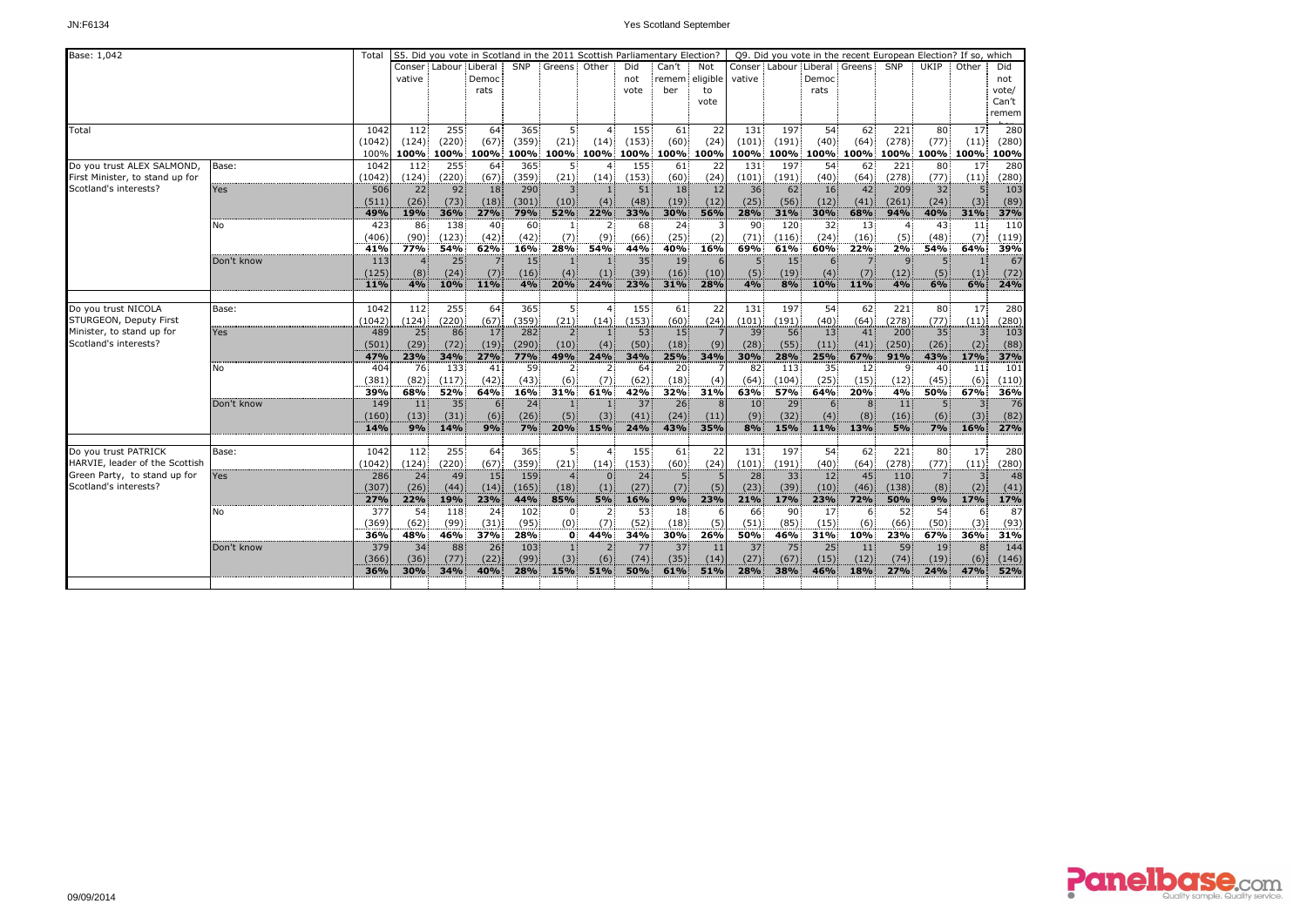| Base: 1,042                   |            | Total  | Gender |        |            | Age       |       |                 |           |                  | Age by Gender |                |         |       |       | S3. There will be a referendum |      | Q7. Social       |                   |         | Q5. Where were you |                 |
|-------------------------------|------------|--------|--------|--------|------------|-----------|-------|-----------------|-----------|------------------|---------------|----------------|---------|-------|-------|--------------------------------|------|------------------|-------------------|---------|--------------------|-----------------|
|                               |            |        | Male   | Female | $16 - 34$  | $35 - 54$ | $55+$ | Male x          | Male x    | Male x           | Female:       | Female: Female |         | Yes   | No    | Undeci                         | Will | ABC <sub>1</sub> | C <sub>2</sub> DE | Scotlan | Englan             | All             |
|                               |            |        |        |        |            |           |       | $16 - 34$       | $35 - 54$ | $55+$            | $x 16$ -      | x 35-          | $x 55+$ |       |       | ded                            | not  |                  |                   | d       |                    | others          |
|                               |            |        |        |        |            |           |       |                 |           |                  | 34            | 54             |         |       |       |                                | vote |                  |                   |         |                    | combin          |
|                               |            |        |        |        |            |           |       |                 |           |                  |               |                |         |       |       |                                |      |                  |                   |         |                    | ed              |
|                               |            |        |        |        |            |           |       |                 |           |                  |               |                |         |       |       |                                |      |                  |                   |         |                    |                 |
| Total                         |            | 1042   | 500    | 542    | 310        | 356       | 375   | 154             | 174       | $\overline{172}$ | 156           | 182            | 203     | 427   | 488   | 108                            | 19   | 475              | 567               | 865     | 94                 | 83              |
|                               |            | (1042) | (488)  | (554)  | (231)      | (377)     | (434) | (93)            | (189)     | (206)            | (138)         | (188)          | (228)   | (440) | (482) | (104)                          | (16) | (601)            | (441)             | (807)   | (160)              | (75)            |
|                               |            | 100%   | 100%   | 100%   | 100%       | 100%      | 100%  |                 | 100% 100% | 100%             |               | 100% 100%      | 100%    | 100%  | 100%  | 100% 100%                      |      |                  | 100% 100%         | 100%    | 100%               | 100%            |
| Do vou trust DENNIS           | Base:      | 1042   | 500    | 542    | 310        | 356       | 375   | 154             | 174       | 172              | 156           | 182            | 203     | 427   | 488   | 108                            | 19   | 475              | 567               | 865     | 94                 | 83              |
| CANAVAN, Chairman of the      |            | (1042) | (488)  | (554)  | (231)      | (377)     | (434) | (93)            | (189)     | (206)            | (138)         | (188)          | (228)   | (440) | (482) | (104)                          | (16) | (601)            | (441)             | (807)   | (160)              | (75)            |
| Yes campaign, to stand up for | Yes        | 380    | 209    | 171    | 107        | 154       | 119   | 63              | 92        | 54               | 45            | 62             | 65      | 300   | 62    | 16                             |      | 167              | 213               | 341     | 26                 | 14              |
| Scotland's interests?         |            | (400)  | (211)  | (189)  | (81)       | (166)     | (153) | (39)            | (97)      | (75)             | (42)          | (69)           | (78)    | (314) | (66)  | (17)                           | (3)  | (229)            | (171)             | (339)   | (43)               | (18)            |
|                               |            | 36%    | 42%    | 32%    | 35%        | 43%       | 32%   | 41%             | 53%       | 31%              | 29%           | 34%            | 32%     | 70%   | 13%   | <b>15%</b>                     | 11%  | 35%              | 38%               | 39%     | 28%                | 16%             |
|                               | No         | 373    | 190    | 183    | 108        | 110       | 155   | 57              | 53        | 80               | 51            | 57             | 74      | 27    | 306   | $30^{\circ}$                   | 10   | 183              | 190               | 291     | 37                 | 44              |
|                               |            | (351)  | (177)  | (174)  | (72)       | (114)     | (165) | (30)            | (59)      | (88)             | (42)          | (55)           | (77)    | (27)  | (291) | (28)                           | (5)  | (217)            | (134)             | (255)   | (67)               | (29)            |
|                               |            | 36%    | 38%    | 34%    | 35%        | 31%       | 41%   | 37%             | 30%       | 47%              | 33%           | 32%            | 37%     | 6%    | 63%   | 28%                            | 51%  | 39%              | 33%               | 34%     | 40%                | 53%             |
|                               | Don't know | 289    | 102    | 187    | 95         | 92        | 102   | 35              | 29        | 38               | 61            | 63             | 64      | 100   | 120   | 62                             |      | 125              | 164               | 233     | 31                 | 25              |
|                               |            | (291)  | (100)  | (191)  | (78)       | (97)      | (116) | (24)            | (33)      | (43)             | (54)          | (64)           | (73)    | (99)  | (125) | (59)                           | (8)  | (155)            | (136)             | (213)   | (50)               | (28)            |
|                               |            | 28%    | 20%    | 35%    | 31%        | 26%       | 27%   | 22%             | 17%       | 22%              | 39%           | 35%            | 31%     | 23%   | 25%   | <b>57%</b>                     | 38%  | 26%              | 29%               | 27%     | 33%                | 31%             |
|                               |            |        |        |        |            |           |       |                 |           |                  |               |                |         |       |       |                                |      |                  |                   |         |                    |                 |
| Do you trust JOHANN           | Base:      | 1042   | 500    | 542    | 310        | 356       | 375   | 154             | 174       | 172              | 156           | 182            | 203     | 427   | 488   | 108                            | 19   | 475              | 567               | 865     | 94                 | 83              |
| LAMONT, leader of Scottish    |            | (1042) | (488)  | (554)  | (231)      | (377)     | (434) | (93)            | (189)     | (206)            | (138)         | (188)          | (228)   | (440) | (482) | (104)                          | (16) | (601)            | (441)             | (807)   | (160)              | (75)            |
| Labour, to stand up for       | Yes        | 295    | 134    | 161    | 60         | 77        | 157   | 31              | 29        | 74               | 29            | 48             | 84      | 61    | 215   | 16                             |      | 153              | 141               | 231     | 36                 | 27              |
| Scotland's interests?         |            | (301)  | (141)  | (160)  | (48)       | (84)      | (169) | (22)            | (36)      | (83)             | (26)          | (48)           | (86)    | (65)  | (219) | (14)                           | (3)  | (191)            | (110)             | (214)   | (60)               | (27)            |
|                               |            | 28%    | 27%    | 30%    | 19%        | 22%       | 42%   | 20%             | 16%       | 43%              | 18%           | 26%            | 41%     | 14%   | 44%   | 14%                            | 18%  | 32%              | 25%               | 27%     | 38%                | 33%             |
|                               | No         | 457    | 269    | 188    | 140        | 181       | 136   | 85              | 111       | 72               | 55            | 70             | 64      | 284   | 127   | 36                             | 10   | 199              | 259               | 402     | 30                 | 25              |
|                               |            | (453)  | (251)  | (202)  | (95)       | (187)     | (171) | (45)            | (113)     | (93)             | (50)          | (74)           | (78)    | (294) | (120) | (34)                           | (5)  | (257)            | (196)             | (385)   | (48)               | (20)            |
|                               |            | 44%    | 54%    | 35%    | 45%        | 51%       | 36%   | 55%             | 64%       | 42%              | 35%           | 38%            | 31%     | 67%   | 26%   | 33%                            | 51%  | 42%              | 46%               | 46%     | 32%                | 31%             |
|                               | Don't know | 290    | 98     | 192    | 110        | 98        | 82    | 37 <sup>2</sup> | 34        | 26               | 73            | 64             | 56      | 82    | 146   | 56                             |      | 123              | 168               | 232     | 28                 | 30 <sup>1</sup> |
|                               |            | (288)  | (96)   | (192)  | (88)       | (106)     | (94)  | (26)            | (40)      | (30)             | (62)          | (66)           | (64)    | (81)  | (143) | (56)                           | (8)  | (153)            | (135)             | (208)   | (52)               | (28)            |
|                               |            | 28%    | 20%    | 36%    | 35%        | 28%       | 22%   | 24%             | 20%       | 15%              | 47%           | 35%            | 27%     | 19%   | 30%   | <b>52%</b>                     | 31%  | 26%              | 30%               | 27%     | 30%                | 36%             |
|                               |            |        |        |        |            |           |       |                 |           |                  |               |                |         |       |       |                                |      |                  |                   |         |                    |                 |
| Do you trust RUTH             | Base:      | 1042   | 500    | 542    | 310        | 356       | 375   | 154             | 174       | 172              | 156           | 182            | 203     | 427   | 488   | 108                            | 19   | 475              | 567               | 865     | 94                 | 83              |
| DAVIDSON, leader of the       |            | (1042) | (488)  | (554)  | (231)      | (377)     | (434) | (93)            | (189)     | (206)            | (138)         | (188)          | (228)   | (440) | (482) | (104)                          | (16) | (601)            | (441)             | (807)   | (160)              | (75)            |
| Scottish Conservatives, to    | Yes        | 234    | 106    | 128    | 36         | 79        | 120   | 21              | 31        | 55               | 15            | 48             | 65      | 29    | 197   | 7 <sup>1</sup>                 |      | 138              | 96                | 172     | 42                 | 21              |
| stand up for Scotland's       |            | (238)  | (121)  | (117)  | (28)       | (78)      | (132) | (14)            | (38)      | (69)             | (14)          | (40)           | (63)    | (32)  | (199) | (6)                            | (1)  | (165)            | (73)              | (156)   | (65)               | (17)            |
| interests?                    |            | 22%    | 21%    | 24%    | <b>11%</b> | 22%       | 32%   | 13%             | 18%       | 32%              | 10%           | 26%            | 32%     | 7%    | 40%   | 7%                             | 7%   | 29%              | 17%               | 20%     | 44%                | 25%             |
|                               | No         | 566    | 315    | 251    | 175        | 200       | 190   | 102             | 119       | 95               | 74            | 82             | 95      | 324   | 173   | 59                             | 10   | 238              | 328               | 506     | 30                 | 29              |
|                               |            | (566)  | (294)  | (272)  | (122)      | (217)     | (227) | (58)            | (124)     | (112)            | (64)          | (93)           | (115)   | (342) | (164) | (55)                           | (5)  | (314)            | (252)             | (488)   | (53)               | (25)            |
|                               |            | 54%    | 63%    | 46%    | 57%        | 56%       | 51%   | 66%             | 68%       | 55%              | 47%           | 45%            | 47%     | 76%   | 36%   | 54%                            | 51%  | 50%              | 58%               | 59%     | 32%                | 35%             |
|                               | Don't know | 242    | 79     | 163    | 99         | 77        | 66    | 32              | 25        | 22               | 67            | 53             | 43      | 74    | 118   | 42                             |      | 99               | 144               | 187     | 23                 | 33              |
|                               |            | (238)  | (73)   | (165)  | (81)       | (82)      | (75)  | (21)            | (27)      | (25)             | (60)          | (55)           | (50)    | (66)  | (119) | (43)                           | (10) | (122)            | (116)             | (163)   | (42)               | (33)            |
|                               |            | 23%    | 16%    | 30%    | 32%        | 22%       | 18%   | 21%             | 14%       | 13%              | 43%           | 29%            | 21%     | 17%   | 24%   | 39%                            | 43%  | 21%              | 25%               | 22%     | 24%                | 40%             |
|                               |            |        |        |        |            |           |       |                 |           |                  |               |                |         |       |       |                                |      |                  |                   |         |                    |                 |

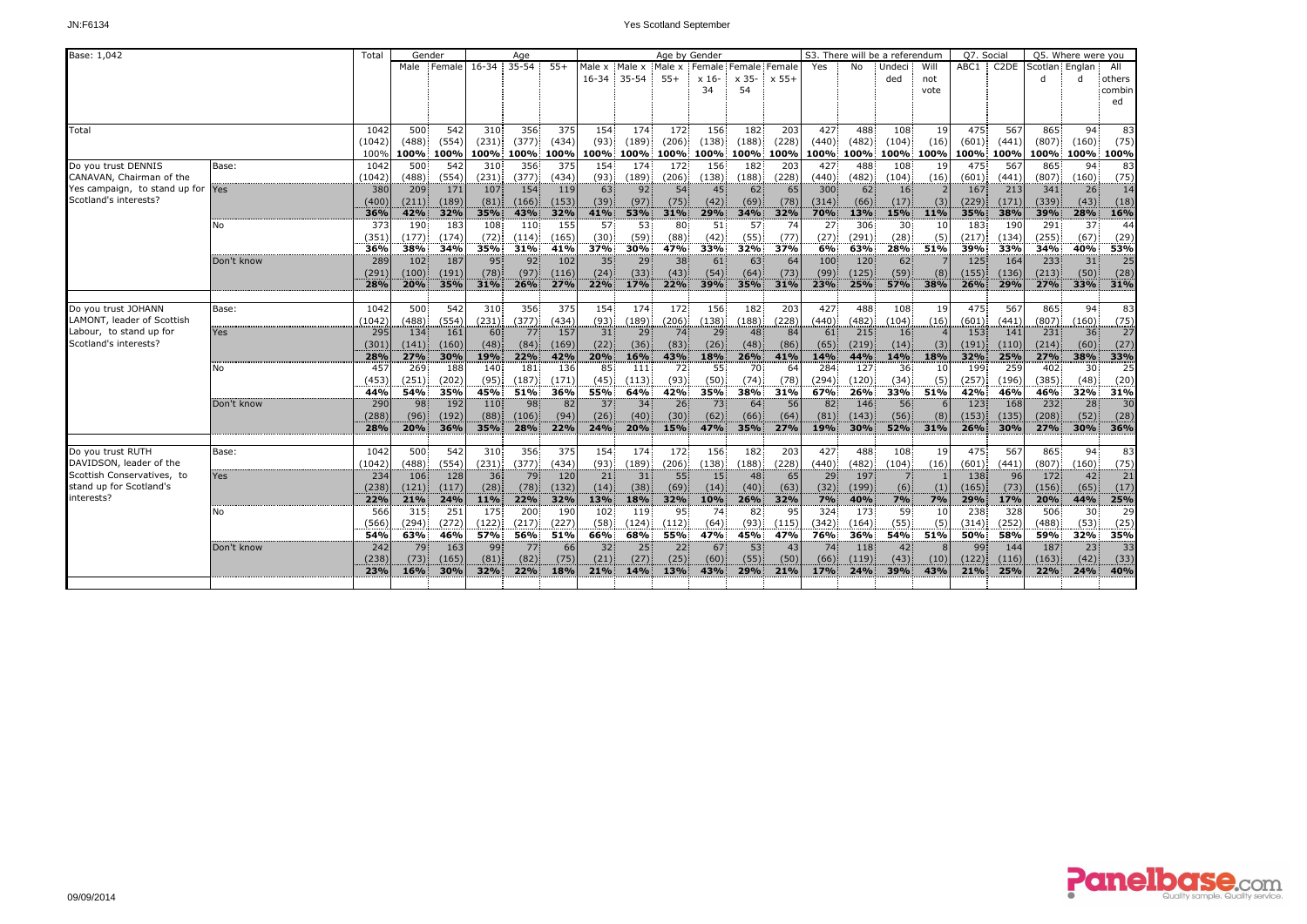| Base: 1,042                       |            | Total        |        |        | S5. Did you vote in Scotland in the 2011 Scottish Parliamentary Election? |             |                |                |                 |                 |             |             |             | Q9. Did you vote in the recent European Election? If so, which |                 |             |                 |                |       |
|-----------------------------------|------------|--------------|--------|--------|---------------------------------------------------------------------------|-------------|----------------|----------------|-----------------|-----------------|-------------|-------------|-------------|----------------------------------------------------------------|-----------------|-------------|-----------------|----------------|-------|
|                                   |            |              | Conser | Labour | Liberal                                                                   | <b>SNP</b>  | Greens Other   |                | Did             | Can't           | <b>Not</b>  |             |             | Conser: Labour: Liberal                                        | Greens          | SNP         | UKIP            | Other          | Did   |
|                                   |            |              | vative |        | Democ                                                                     |             |                |                | not             | remem eligible  |             | vative      |             | Democ                                                          |                 |             |                 |                | not   |
|                                   |            |              |        |        | rats                                                                      |             |                |                | vote            | ber             | to          |             |             | rats                                                           |                 |             |                 |                | vote/ |
|                                   |            |              |        |        |                                                                           |             |                |                |                 |                 | vote        |             |             |                                                                |                 |             |                 |                | Can't |
|                                   |            |              |        |        |                                                                           |             |                |                |                 |                 |             |             |             |                                                                |                 |             |                 |                | remem |
| Total                             |            | 1042         | 112    | 255    | 64                                                                        | 365         | 5.             | $\overline{4}$ | 155             | 61              | 22          | 131         | 197         | 54                                                             | 62              | 221         | 80              | 17             | 280   |
|                                   |            | (1042)       | (124)  | (220)  | $(67)$ :                                                                  | (359)       | (21)           | (14)           | (153)           | (60)            | (24)        | (101)       | (191)       | (40)                                                           | (64)            | (278)       | (77)            | (11)           | (280) |
|                                   |            | 100%         | 100%   |        | 100% 100%                                                                 |             |                | 100% 100% 100% |                 | 100% 100% 100%  |             | 100%        |             | 100% 100% 100% 100%                                            |                 |             | 100%            | 100%           | 100%  |
| Do you trust DENNIS               | Base:      | 1042         | 112    | 255    | 64                                                                        | 365         | 5.             |                | 155             | 61              | 22          | 131         | 197         | 54                                                             | 62              | 221         | 80              | 17             | 280   |
| CANAVAN, Chairman of the          |            | (1042)       | (124)  | (220)  | (67)                                                                      | (359)       | (21)           | (14)           | (153)           | (60)            | (24)        | (101)       | (191)       | (40)                                                           | (64)            | (278)       | (77)            | (11)           | (280) |
| Yes campaign, to stand up for Yes |            | 380          | 24     | 63     | 18                                                                        | 222         | 3.             | $\mathbf{1}$   | 32              | 7 <sup>1</sup>  | 8           | 29          | 42          | 13                                                             | 30 <sup>1</sup> | 171         | 24              | $\overline{3}$ | 69    |
| Scotland's interests?             |            | (400)        | (25)   | (57)   | (18)                                                                      | (232)       | (13)           | (4)            | (33)            | (10)            | (8)         | (23)        | (44)        | (10)                                                           | (36)            | (209)       | (18)            | (2)            | (58)  |
|                                   |            | 36%          | 22%    | 25%    | 29%                                                                       | 61%         | 68%            | 22%            | 21%             | 12%             | 39%         | 22%         | 21%         | 25%                                                            | 49%             | 77%         | 30%             | 17%            | 25%   |
|                                   | No         | 373          | 65     | 128    | 31                                                                        | 63          | -11            | 3              | 61              | 18              |             | 75          | 106         | 24                                                             | 15              | 13          | 40              | 12             | 88    |
|                                   |            | (351)        | (73)   | (110)  | (33)                                                                      | (48)        | (4)            | (8)            | (55)            | (18)            | (2)         | (59)        | (99)        | (18)                                                           | (12)            | (20)        | (45)            | (7)            | (91)  |
|                                   |            | 36%          | 58%    | 50%    | 49%                                                                       | 17%         | 16%            | 66%            | 39%             | 29%             | 12%         | 57%         | 54%         | 45%                                                            | 24%             | 6%          | 49%             | 68%            | 31%   |
|                                   | Don't know | 289          | 22     | 64     | 14                                                                        | 79          |                | $\mathbf{0}$   | 62              | 36              | 11          | 28          | 49          | 17                                                             | 17              | 37          | 16              |                | 124   |
|                                   |            | (291)        | (26)   | (53)   | (16)                                                                      | (79)        | (4)            | (2)            | (65)            | (32)            | (14)        | (19)        | (48)        | (12)                                                           | (16)            | (49)        | (14)            | (2)            | (131) |
|                                   |            | 28%          | 20%    | 25%    | 22%                                                                       | 22%         | 16%            | 12%            | 40%             | 59%             | 49%         | 21%         | 25%         | 31%                                                            | 27%             | 17%         | 20%             | 15%            | 44%   |
|                                   |            |              |        |        |                                                                           |             |                |                |                 |                 |             |             |             |                                                                |                 |             |                 |                |       |
| Do you trust JOHANN               | Base:      | 1042         | 112:   | 255    | 64                                                                        | 365         | 5              | $\overline{4}$ | 155             | 61              | 22          | 131         | 197         | 54                                                             | 62              | 221         | 80              | 17             | 280   |
| LAMONT, leader of Scottish        |            | (1042)       | (124)  | (220)  | (67)                                                                      | (359)       | (21)           | (14)           | (153)           | (60)            | (24)        | (101)       | (191)       | (40)                                                           | (64)            | (278)       | (77)            | (11)           | (280) |
| Labour, to stand up for           | Yes        | 295          | 67     | 104    | 30 <sup>1</sup>                                                           | 57          | 2              | 2 <sup>1</sup> | 19              | $\overline{7}$  |             | 71          | 101         | 29                                                             | 11              | 22          | 16              |                | 43    |
| Scotland's interests?             |            | (301)        | (71)   | (102)  | (30)                                                                      | (49)        | (6)            | (5)            | (21)            | (9)             | (8)         | (60)        | (105)       | (24)                                                           | (14)            | (31)        | (21)            | (2)            | (44)  |
|                                   |            | 28%          | 60%    | 41%    | 47%                                                                       | 16%         | 30%            | 51%            | 12%             | 11%             | 34%         | 54%         | 51%         | 54%                                                            | 18%             | 10%         | 20%             | 8%             | 15%   |
|                                   | No         | 457          | 27     | 86     | 12                                                                        | 240         | $\overline{2}$ | $\mathbf{1}$   | 62              | 21              |             | 36          | 48          | 8                                                              | 39              | 163         | 46              | 9              | 109   |
|                                   |            | (453)        | (30)   | (63)   | (15)                                                                      | (245)       | (8)            | (5)            | (61)            | (21)            | (5)         | (22)        | (40)        | (6)                                                            | (35)            | (200)       | (42)            | (4)            | (104) |
|                                   |            | 44%          | 24%    | 34%    | 19%                                                                       | 66%         | 35%            | 27%            | 40%             | 34%             | 34%         | 27%         | 24%         | 14%                                                            | 63%             | 74%         | 57%             | 51%            | 39%   |
|                                   | Don't know | 290          | 18     | 65     | 22                                                                        | 68          | 2.             |                | 74              | 33 <sup>1</sup> |             | 24          | 49          | 17                                                             | 12              | 35          | 18              |                | 128   |
|                                   |            | (288)        | (23)   | (55)   | (22)                                                                      | (65)        | (7)            | (4)            | (71)            | (30)            | (11)        | (19)        | (46)        | (10)                                                           | (15)            | (47)        | (14)            | (5)            | (132) |
|                                   |            | 28%          | 16%    | 26%    | 34%                                                                       | 19%         | 35%            | 22%            | 48%             | 55%             | 31%         | 19%         | 25%         | 32%                                                            | 19%             | 16%         | 22%             | 42%            | 46%   |
|                                   |            |              |        |        |                                                                           |             |                |                |                 |                 |             |             |             |                                                                |                 |             |                 |                |       |
| Do you trust RUTH                 | Base:      | 1042         | 112    | 255    | 64                                                                        | 365         | 5.             |                | 155             | 61              | 22          | 131         | 197         | 54                                                             | 62              | 221         | 80              | 17             | 280   |
| DAVIDSON, leader of the           |            | (1042)       | (124)  | (220)  | (67)                                                                      | (359)       | (21)           | (14)           | (153)           | (60)            | (24)        | (101)       | (191)       | (40)                                                           | (64)            | (278)       | (77)            | (11)           | (280) |
| Scottish Conservatives, to        | Yes        | 234          | 77     | 55     | 30 <sup>1</sup>                                                           | 43          | $\Omega$       | 2              | 12 <sup>1</sup> | 12 <sup>2</sup> |             | 90          | 49          | 22                                                             | 10 <sup>1</sup> | 11          | 19              | $\overline{3}$ | 31    |
| stand up for Scotland's           |            | (238)        | (79)   | (56)   | (32)                                                                      | (36)        | (1)            | (4)            | (15)            | (12)            | (3)         | (74)        | (51)        | (20)                                                           | (11)            | (16)        | (26)            | (3)            | (37)  |
| interests?                        |            | 22%          | 68%    | 22%    | 47%                                                                       | 12%         | 4%             | 44%            | 8%              | 20%             | 14%         | 68%         | 25%         | 42%                                                            | 16%             | 5%          | 24%             | 17%            | 11%   |
|                                   | No         | 566          | 17     | 158    | 12                                                                        | 266         | $\overline{3}$ | -1             | 76              | 23              | 8           | 22          | 109         | 10                                                             | 45              | 179         | 51              | 14             | 135   |
|                                   |            | (566)        | (24)   | (128)  | (16)                                                                      | (271)       | (15)           | (6)            | (75)            | (24)            | (7)         | (12)        | (102)       | (7)                                                            | (43)            | (227)       | (43)            | (6)            | (126) |
|                                   |            | 54%          | 16%    | 62%    | 18%                                                                       | 73%         | 69%            | 33%            | 49%             | 38%             | 39%         | 17%         | 56%         | 19%                                                            | 72%             | 81%         | 64%             | 81%            | 48%   |
|                                   |            |              |        |        |                                                                           |             |                |                |                 |                 |             | 19          |             |                                                                |                 |             |                 | $\Omega$       | 114   |
|                                   | Don't know | 242<br>(238) | 18     | 42     | 23                                                                        | 56          |                |                | 66              | 25              | 10          |             | 39          | 21                                                             | 8               | 32          | 10 <sup>1</sup> |                |       |
|                                   |            |              | (21)   | (36)   | (19)<br>35%                                                               | (52)<br>15% | (5)<br>27%     | (4)<br>22%     | (63)<br>43%     | (24)<br>41%     | (14)<br>47% | (15)<br>15% | (38)<br>20% | (13)<br>39%                                                    | (10)<br>12%     | (35)<br>14% | (8)<br>12%      | (2)<br>2%      | (117) |
|                                   |            | 23%          | 16%    | 17%    |                                                                           |             |                |                |                 |                 |             |             |             |                                                                |                 |             |                 |                | 41%   |
|                                   |            |              |        |        |                                                                           |             |                |                |                 |                 |             |             |             |                                                                |                 |             |                 |                |       |

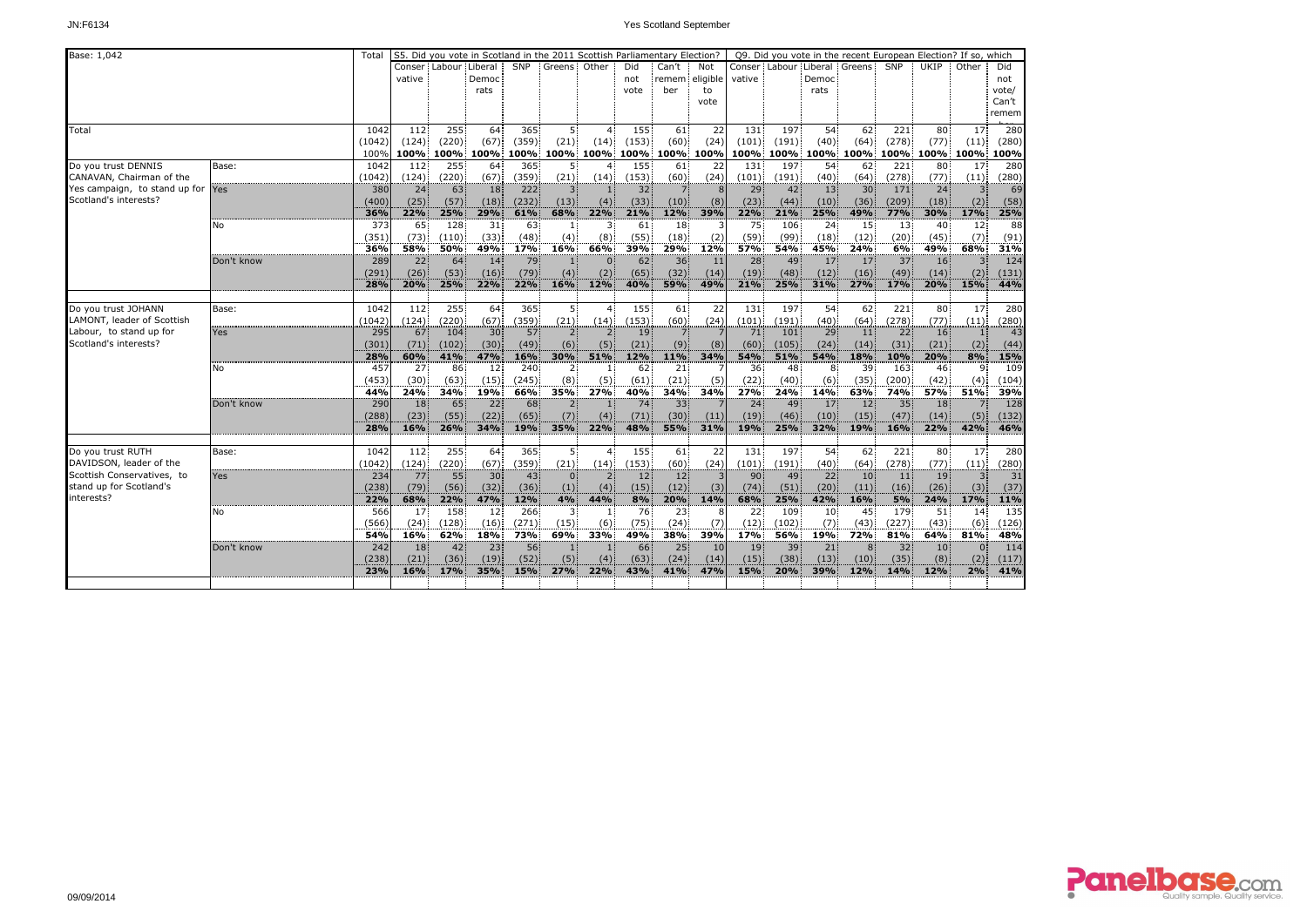| Base: 1,042                    |            | Total  | Gender     |        |            | Age       |       |        |               |                 | Age by Gender |                   |       |       |       | S3. There will be a referendum |              | Q7. Social       |                   |                | Q5. Where were you |        |
|--------------------------------|------------|--------|------------|--------|------------|-----------|-------|--------|---------------|-----------------|---------------|-------------------|-------|-------|-------|--------------------------------|--------------|------------------|-------------------|----------------|--------------------|--------|
|                                |            |        | Male       | Female | $16 - 34$  | $35 - 54$ | $55+$ | Male x | Male x Male x |                 | Female        | : Female : Female |       | Yes   | No    | Undeci                         | Will         | ABC <sub>1</sub> | C <sub>2</sub> DE | Scotlan Englan |                    | All    |
|                                |            |        |            |        |            |           |       |        | 16-34 35-54   | $55+$           | x 16          | x 35-             | x 55+ |       |       | ded                            | not          |                  |                   | d              |                    | others |
|                                |            |        |            |        |            |           |       |        |               |                 | 34            | 54                |       |       |       |                                | vote         |                  |                   |                |                    | combin |
|                                |            |        |            |        |            |           |       |        |               |                 |               |                   |       |       |       |                                |              |                  |                   |                |                    | ed     |
|                                |            |        |            |        |            |           |       |        |               |                 |               |                   |       |       |       |                                |              |                  |                   |                |                    |        |
| Total                          |            | 1042   | 500        | 542    | 310        | 356       | 375   | 154    | 174           | 172             | 156           | 182               | 203   | 427   | 488   | 108                            | 19           | 475              | 567               | 865            | 94                 | 83     |
|                                |            | (1042) | (488)      | (554)  | (231)      | (377)     | (434) | (93)   | (189)         | (206)           | (138)         | (188)             | (228) | (440) | (482) | (104)                          | (16)         | (601)            | (441)             | (807)          | (160)              | (75)   |
|                                |            | 100%   | 100%       | 100%   |            | 100% 100% | 100%  |        | 100% 100%     |                 | 100% 100%     | 100%              | 100%  | 100%  | 100%  | 100%                           | 100%         | 100%             | 100%l             |                | 100% 100%          | 100%   |
| Do you trust WILLIE RENNIE.    | Base:      | 1042   | 500        | 542    | 310        | 356       | 375   | 154    | 174           | 172             | 156           | 182               | 203   | 427   | 488   | 108                            | 19           | 475              | 567               | 865            | 94                 | 83     |
| leader of the Scottish Liberal |            | (1042) | (488)      | (554)  | (231)      | (377)     | (434) | (93)   | (189)         | (206)           | (138)         | (188)             | (228) | (440) | (482) | (104)                          | (16)         | (601)            | (441)             | (807)          | (160)              | (75)   |
| Democrats, to stand up for     | Yes        | 190    | 106        | 84     | 46         | 56        | 88    | 31     | 28            | 46              | 15            | 28                | 42    | 46    | 136   | 6                              |              | 114              | 76                | 146            | 27 <sup>1</sup>    | 17     |
| Scotland's interests?          |            | (191)  | (111)      | (80)   | (34)       | (59)      | (98)  | (20)   | (34)          | (57)            | (14)          | (25)              | (41)  | (50)  | (132) | (8)                            | (1)          | (134)            | (57)              | (131)          | (47)               | (13)   |
|                                |            | 18%    | 21%        | 16%    | 15%        | 16%       | 24%   | 20%    | 16%           | 27%             | 9%            | 15%               | 21%   | 11%   | 28%   | 6%                             | 7%           | 24%              | 13%               | 17%            | 29%                | 21%    |
|                                | No         | 491    | 280        | 211    | 139        | 177       | 175   | 79     | 107           | 94              | 59            | 70                | 82    | 261   | 177   | 43                             | 10           | 203              | 288               | 430            | 35                 | 26     |
|                                |            | (487   | (264)      | (223)  | (96)       | (187)     | (204) | (44)   | (113)         | (107)           | (52)          | (74)              | (97)  | (271) | (170) | (41)                           | (5)          | (264)            | (223)             | (413)          | (52)               | (22)   |
|                                |            | 47%    | 56%        | 39%    | 45%        | 50%       | 47%   | 51%    | 61%           | 54%             | 38%           | 38%               | 40%   | 61%   | 36%   | 40%                            | 51%          | 43%              | 51%               | 50%            | 37%                | 31%    |
|                                | Don't know | 361    | 115        | 246    | 126        | 124       | 112   | 44     | 39            | 32 <sup>2</sup> | 82            | 85                | 79    | 119   | 175   | 59                             |              | 158              | 203               | 289            | 32                 | 40     |
|                                |            | (364)  | (113)      | (251)  | (101)      | (131)     | (132) | (29)   | (42)          | (42)            | (72)          | (89)              | (90)  | (119) | (180) | (55)                           | (10)         | (203)            | (161)             | (263)          | (61)               | (40)   |
|                                |            | 35%    | 23%        | 46%    | 40%        | 35%       | 30%   | 28%    | 22%           | 19%             | 53%           | 47%               | 39%   | 28%   | 36%   | 54%                            | 43%          | 33%              | 36%               | 33%            | 34%                | 49%    |
|                                |            |        |            |        |            |           |       |        |               |                 |               |                   |       |       |       |                                |              |                  |                   |                |                    |        |
| Do you trust DAVID             | Base:      | 1042   | 500        | 542    | 310        | 356       | 375   | 154    | 174           | 172             | 156           | 182               | 203   | 427   | 488   | 108                            | 19           | 475              | 567               | 865            | 94                 | 83     |
| CAMERON, Prime Minister, to    |            | (1042) | (488)      | (554)  | (231)      | (377)     | (434) | (93)   | (189)         | (206)           | (138)         | (188)             | (228) | (440) | (482) | (104)                          | (16)         | (601)            | (441)             | (807)          | (160)              | (75)   |
| stand up for Scotland's        | Yes        | 202    | 92         | 110    | 50         | 61        | 92    | 29     | 21            | 42              | 21            | 40                | 49    | 11    | 189   |                                |              | 127              | 76                | 148            | 30 <sup>1</sup>    | 25     |
| interests?                     |            | (190)  | (91)       | (99)   | (32)       | (58)      | (100) | (15)   | (26)          | (50)            | (17)          | (32)              | (50)  | (11)  | (175) | (2)                            | (2)          | (138)            | (52)              | (123)          | (48)               | (19)   |
|                                |            | 19%    | 18%        | 20%    | 16%        | 17%       | 24%   | 19%    | 12%           | 25%             | 13%           | 22%               | 24%   | 3%    | 39%   | 1%                             | 5%           | 27%              | 13%               | 17%            | 31%                | 30%    |
|                                | No         | 693    | 353        | 339    | 212        | 253       | 228   | 110    | 134           | 109             | 101           | 119               | 119   | 388   | 209   | 85                             | 11           | 275              | 418               | 603            | 49                 | 41     |
|                                |            | (694)  | (336)      | (358)  | (156)      | (268)     | (270) | (66)   | (139)         | (131)           | (90)          | (129)             | (139) | (405) | (202) | (81)                           | (6)          | (369)            | (325)             | (574)          | (82)               | (38)   |
|                                |            | 67%    | 71%        | 63%    | 68%        | 71%       | 61%   | 71%    | 77%           | 63%             | 65%           | 65%               | 59%   | 91%   | 43%   | 79%                            | 57%          | 58%              | 74%               | 70%            | 52%                | 49%    |
|                                | Don't know | 147    | 55         | 92     | 49         | 42        | 56    | 15     | 19            | 21              | 34            | 23                | 35    | 28    | 89    | 22                             |              | 73               | 74                | 114            | 15                 | 17     |
|                                |            | (158)  | (61)       | (97)   | (43)       | (51)      | (64)  | (12)   | (24)          | (25)            | (31)          | (27)              | (39)  | (24)  | (105) | (21)                           | (8)          | (94)             | (64)              | (110)          | (30)               | (18)   |
|                                |            | 14%    | 11%        | 17%    | 16%        | 12%       | 15%   | 10%    | 11%           | 12%             | 22%           | 13%               | 17%   | 7%    | 18%   | 20%                            | 38%          | 15%              | 13%               | 13%            | 16%                | 21%    |
|                                |            |        |            |        |            |           |       |        |               |                 |               |                   |       |       |       |                                |              |                  |                   |                |                    |        |
| Do you trust NICK CLEGG,       | Base:      | 1042   | 500        | 542    | 310        | 356       | 375   | 154    | 174           | 172             | 156           | 182               | 203   | 427   | 488   | 108                            | 19           | 475              | 567               | 865            | 94                 | 83     |
| Deputy Prime Minister, to      |            | (1042) | (488)      | (554)  | (231)      | (377)     | (434) | (93)   | (189)         | (206)           | (138)         | (188)             | (228) | (440) | (482) | (104)                          | (16)         | (601)            | (441)             | (807)          | (160)              | (75)   |
| stand up for Scotland's        | Yes        | 125    | 60         | 65     | 35         | 39        | 51    | 21     | 15            | 24.             | 14            | 24                | 27    | 15    | 108   |                                |              | 80               | 45                | 93             | 17                 | 15     |
| interests?                     |            | (115)  | (58)       | (57)   | (24)       | (36)      | (55)  | (12)   | (17)          | (29)            | (12)          | (19)              | (26)  | (17)  | (95)  | (3)                            | (0)          | (84)             | (31)              | (74)           | (29)               | (12)   |
|                                |            | 12%    | <b>12%</b> | 12%    | <b>11%</b> | 11%       | 14%   | 14%    | 9%            | <b>14%</b>      | 9%            | 13%               | 13%   | 3%    | 22%   | 2%                             | $\mathbf{0}$ | 17%              | 8%                | <b>11%</b>     | 18%                | 18%    |
|                                | No         | 740    | 368        | 371    | 207        | 266       | 267   | 104    | 138           | 126             | 103           | 128               | 141   | 384   | 267   | 78                             | 11           | 303              | 437               | 646            | 53                 | 41     |
|                                |            | (740)  | (358)      | (382)  | (154)      | (279)     | (307) | (63)   | (146)         | (149)           | (91)          | (133)             | (158) | (395) | (267) | (72)                           | (6)          | (404)            | (336)             | (612)          | (90)               | (38)   |
|                                |            | 71%    | 74%        | 69%    | 67%        | 75%       | 71%   | 67%    | 79%           | 73%             | 66%           | 70%               | 69%   | 90%   | 55%   | 73%                            | 57%          | 64%              | 77%               | 75%            | 56%                | 49%    |
|                                | Don't know | 178    | 72         | 106    | 69         | 52        | 58    | 29     | 21            | 22              | 40            | 31                | 35    | 29    | 114   | 27                             |              | 92               | -86               | 126            | 24                 | 28     |
|                                |            | (187)  | (72)       | (115)  | (53)       | (62)      | (72)  | (18)   | (26)          | (28)            | (35)          | (36)              | (44)  | (28)  | (120) | (29)                           | (10)         | (113)            | (74)              | (121)          | (41)               | (25)   |
|                                |            | 17%    | 14%        | 19%    | 22%        | 15%       | 15%   | 19%    | 12%           | 13%             | 25%           | 17%               | 17%   | 7%    | 23%   | 25%                            | 43%          | 19%              | 15%               | 15%            | 26%                | 33%    |
|                                |            |        |            |        |            |           |       |        |               |                 |               |                   |       |       |       |                                |              |                  |                   |                |                    |        |

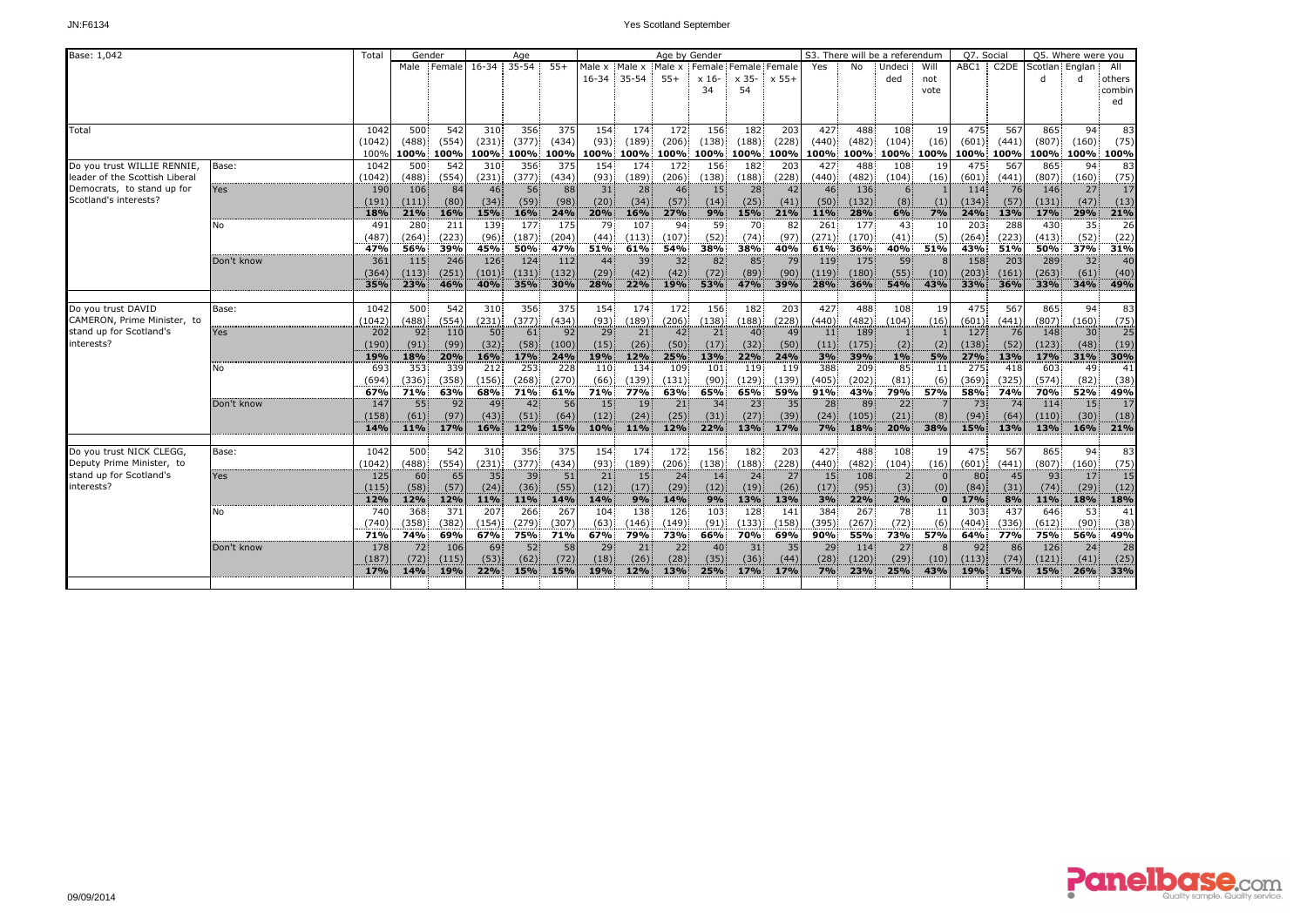| Base: 1,042                    |            | Total  |                 |               | S5. Did you vote in Scotland in the 2011 Scottish Parliamentary Election? |           |                |                |                |                |      |        |       | Q9. Did you vote in the recent European Election? If so, which |                |       |                 |              |       |
|--------------------------------|------------|--------|-----------------|---------------|---------------------------------------------------------------------------|-----------|----------------|----------------|----------------|----------------|------|--------|-------|----------------------------------------------------------------|----------------|-------|-----------------|--------------|-------|
|                                |            |        |                 | Conser Labour | Liberal                                                                   | SNP       | Greens Other   |                | Did            | Can't          | Not  |        |       | Conser: Labour: Liberal                                        | Greens         | SNP   | UKIP            | Other        | Did   |
|                                |            |        | vative          |               | Democ                                                                     |           |                |                | not            | remem eligible |      | vative |       | Democ                                                          |                |       |                 |              | not   |
|                                |            |        |                 |               | rats                                                                      |           |                |                | vote           | ber            | to   |        |       | rats                                                           |                |       |                 |              | vote/ |
|                                |            |        |                 |               |                                                                           |           |                |                |                |                | vote |        |       |                                                                |                |       |                 |              | Can't |
|                                |            |        |                 |               |                                                                           |           |                |                |                |                |      |        |       |                                                                |                |       |                 |              | remem |
| Total                          |            | 1042   | 112             | 255           | 64                                                                        | 365       | 5.             | $\overline{4}$ | 155            | 61             | 22   | 131    | 197   | 54                                                             | 62             | 221   | 80              | 17           | 280   |
|                                |            | (1042) | (124)           | (220)         | (67)                                                                      | (359)     | (21)           | (14)           | (153)          | (60)           | (24) | (101)  | (191) | (40)                                                           | (64)           | (278) | (77)            | (11)         | (280) |
|                                |            | 100%   | 100%            |               | 100% 100% 100% 100% 100%                                                  |           |                |                |                | 100% 100% 100% |      | 100%   |       | 100% 100% 100% 100%                                            |                |       | 100%            | 100%         | 100%  |
| Do you trust WILLIE RENNIE,    | Base:      | 1042   | 112             | 255           | 64                                                                        | 365       | 5.             |                | 155            | 61             | 22   | 131    | 197   | 54                                                             | 62             | 221   | 80              | 17           | 280   |
| leader of the Scottish Liberal |            | (1042) | (124)           | (220)         | (67)                                                                      | (359)     | (21)           | (14)           | (153)          | (60)           | (24) | (101)  | (191) | (40)                                                           | (64)           | (278) | (77)            | (11)         | (280) |
| Democrats, to stand up for     | <b>Yes</b> | 190    | 46              | 42            | 29                                                                        | 47        | $\overline{1}$ | $\mathbf{1}$   | 15             | 6 <sup>1</sup> |      | 55     | 34    | 31                                                             | 7              | 18    | 15              | $\Omega$     | 30    |
| Scotland's interests?          |            | (191)  | (47)            | (40)          | (28)                                                                      | (42)      | (3)            | (3)            | (16)           | (8)            | (4)  | (40)   | (39)  | (25)                                                           | (10)           | (29)  | (18)            | (0)          | (30)  |
|                                |            | 18%    | 41%             | 17%           | 45%                                                                       | 13%       | 16%            | 18%            | 10%            | 10%            | 18%  | 42%    | 17%   | 58%                                                            | 11%            | 8%    | 19%             | $\mathbf{0}$ | 11%   |
|                                | No         | 491    | 37              | 123           | 15                                                                        | 228       | 2:             | $\overline{2}$ | 61             | 16             |      | 40     | 90    | 8                                                              | 37             | 156   | 54              | 10           | 95    |
|                                |            | (487)  | (40)            | (103)         | (18)                                                                      | (232)     | (8)            | (7)            | (59)           | (15)           | (5)  | (29)   | (80)  | (6)                                                            | (32)           | (191) | (48)            | (5)          | (96)  |
|                                |            | 47%    | 33%             | 48%           | 23%                                                                       | 63%       | 37%            | 40%            | 40%            | 26%            | 30%  | 31%    | 46%   | 14%                                                            | 59%            | 71%   | 68%             | 61%          | 34%   |
|                                | Don't know | 361    | 30 <sup>2</sup> | 90            | 20                                                                        | 89        | $\overline{2}$ | $\overline{2}$ | 78             | 39             | 11   | 36     | 73    | 15                                                             | 18             | 47    | 11              |              | 155   |
|                                |            | (364)  | (37)            | (77)          | (21)                                                                      | (85)      | (10)           | (4)            | (78)           | (37)           | (15) | (32)   | (72)  | (9)                                                            | (22)           | (58)  | (11)            | (6)          | (154) |
|                                |            | 35%    | 26%             | 35%           | 31%                                                                       | 24%       | 47%            | 41%            | 51%            | 64%            | 53%  | 27%    | 37%   | 28%                                                            | 30%            | 21%   | 14%             | 39%          | 55%   |
|                                |            |        |                 |               |                                                                           |           |                |                |                |                |      |        |       |                                                                |                |       |                 |              |       |
| Do you trust DAVID             | Base:      | 1042   | 112             | 255           | 64                                                                        | 365       | 5              | $\overline{4}$ | 155            | 61             | 22   | 131    | 197   | 54                                                             | 62             | 221   | 80              | 17           | 280   |
| CAMERON, Prime Minister, to    |            | (1042) | (124)           | (220)         | (67)                                                                      | (359)     | (21)           | (14)           | (153)          | (60)           | (24) | (101)  | (191) | (40)                                                           | (64)           | (278) | (77)            | (11)         | (280) |
| stand up for Scotland's        | Yes        | 202    | 81              | 48            | 26                                                                        | 27        | $\Omega$       |                | 13             | 5 <sub>1</sub> |      | 101    | 39    | 18                                                             | 2 <sub>1</sub> | 6     | 10 <sub>1</sub> | $\Omega$     | 26    |
| interests?                     |            | (190)  | (82)            | (38)          | (25)                                                                      | (23)      | (0)            | (3)            | (11)           | (6)            | (2)  | (75)   | (37)  | (14)                                                           | (2)            | (8)   | (17)            | (1)          | (36)  |
|                                |            | 19%    | 73%             | 19%           | 41%                                                                       | 7%        | $\mathbf{0}$   | 17%            | 8%             | 9%             | 7%   | 77%    | 20%   | 33%                                                            | 3%             | 3%    | 12%             | 1%           | 9%    |
|                                | No         | 693    | 20              | 176           | 26                                                                        | 318       | $\overline{4}$ | 3              | 106            | 27             | 13   | 17     | 126   | 27                                                             | 57             | 208   | 61              | 16           | 181   |
|                                |            | (694)  | (29)            | (149)         | (28)                                                                      | (318)     | (16)           | (9)            | (104)          | (28)           | (13) | (15)   | (119) | (20)                                                           | (56)           | (261) | (50)            | (8)          | (165) |
|                                |            | 67%    | 18%             | 69%           | 40%                                                                       | 87%       | 80%            | 69%            | 69%            | 45%            | 58%  | 13%    | 64%   | 50%                                                            | 92%            | 94%   | 76%             | 95%          | 64%   |
|                                | Don't know | 147    | 10 <sup>1</sup> | 31            | 12                                                                        | 21        | $\vert$ 1      |                | 35             | 28             |      | 12     | 32    | 9 <sub>1</sub>                                                 | $\overline{3}$ |       | 9               |              | 74    |
|                                |            | (158)  | (13)            | (33)          | (14)                                                                      | (18)      | (5)            | (2)            | (38)           | (26)           | (9)  | (11)   | (35)  | (6)                                                            | (6)            | (9)   | (10)            | (2)          | (79)  |
|                                |            | 14%    | 9%              | 12%           | 19%                                                                       | 6%        | 20%            | 14%            | 23%            | 46%            | 34%  | 9%     | 16%   | 17%                                                            | 5%             | 3%    | 11%             | 3%           | 26%   |
|                                |            |        |                 |               |                                                                           |           |                |                |                |                |      |        |       |                                                                |                |       |                 |              |       |
| Do you trust NICK CLEGG,       | Base:      | 1042   | 112             | 255           | 64                                                                        | 365       | 5.             |                | 155            | 61             | 22   | 131    | 197   | 54                                                             | 62             | 221   | 80              | 17           | 280   |
| Deputy Prime Minister, to      |            | (1042) | (124)           | (220)         | (67)                                                                      | (359)     | (21)           | (14)           | (153)          | (60)           | (24) | (101)  | (191) | (40)                                                           | (64)           | (278) | (77)            | (11)         | (280) |
| stand up for Scotland's        | Yes        | 125    | 34              | 34            | 23                                                                        | 20        | $\Omega$       | $\Omega$       | $\overline{7}$ | $\overline{3}$ |      | 49     | 30    | 19                                                             | $\mathbf{1}$   | 6     | 6               | $\Omega$     | 14    |
| interests?                     |            | (115)  | (37)            | (29)          | (22)                                                                      | (15)      | (0)            | (1)            | (6)            | (2)            | (3)  | (35)   | (29)  | (15)                                                           | (1)            | (9)   |                 | (0)          | (17)  |
|                                |            |        |                 |               |                                                                           |           |                |                |                |                |      |        |       |                                                                |                |       | (9)             |              |       |
|                                |            | 12%    | 31%             | 13%           | 36%                                                                       | 6%<br>316 | $\bf{0}$       | 7%             | 5%             | 5%             | 11%  | 38%    | 15%   | 35%                                                            | $1\%$<br>58    | 3%    | 8%              | $\bf{0}$     | 5%    |
|                                | No         | 740    | 57              | 190           | 23                                                                        |           | $\overline{4}$ | 3              | 100            | 34             | 13   | 54     | 138   | 19                                                             |                | 207   | 69              | 16           | 179   |
|                                |            | (740)  | (61)            | (164)         | (28)                                                                      | (321)     | (14)           | (10)           | (95)           | (35)           | (12) | (41)   | (134) | (16)                                                           | (55)           | (257) | (61)            | (8)          | (168) |
|                                |            | 71%    | 51%             | 75%           | 36%                                                                       | 87%       | 71%            | 74%            | 65%            | 56%            | 59%  | 41%    | 70%   | 34%                                                            | 93%            | 94%   | 86%             | 95%          | 64%   |
|                                | Don't know | 178    | 21              | 31            | 18                                                                        | 28        |                |                | 47             | 24             |      | 28     | 29    | 17                                                             |                |       |                 |              | 87    |
|                                |            | (187)  | (26)            | (27)          | (17)                                                                      | (23)      | (7)            | (3)            | (52)           | (23)           | (9)  | (25)   | (28)  | (9)                                                            | (8)            | (12)  | (7)             | (3)          | (95)  |
|                                |            | 17%    | 19%             | 12%           | 28%                                                                       | 8%        | 29%            | 19%            | 31%            | 39%            | 30%  | 21%    | 15%   | 31%                                                            | 6%             | 4%    | 6%              | 5%           | 31%   |
|                                |            |        |                 |               |                                                                           |           |                |                |                |                |      |        |       |                                                                |                |       |                 |              |       |

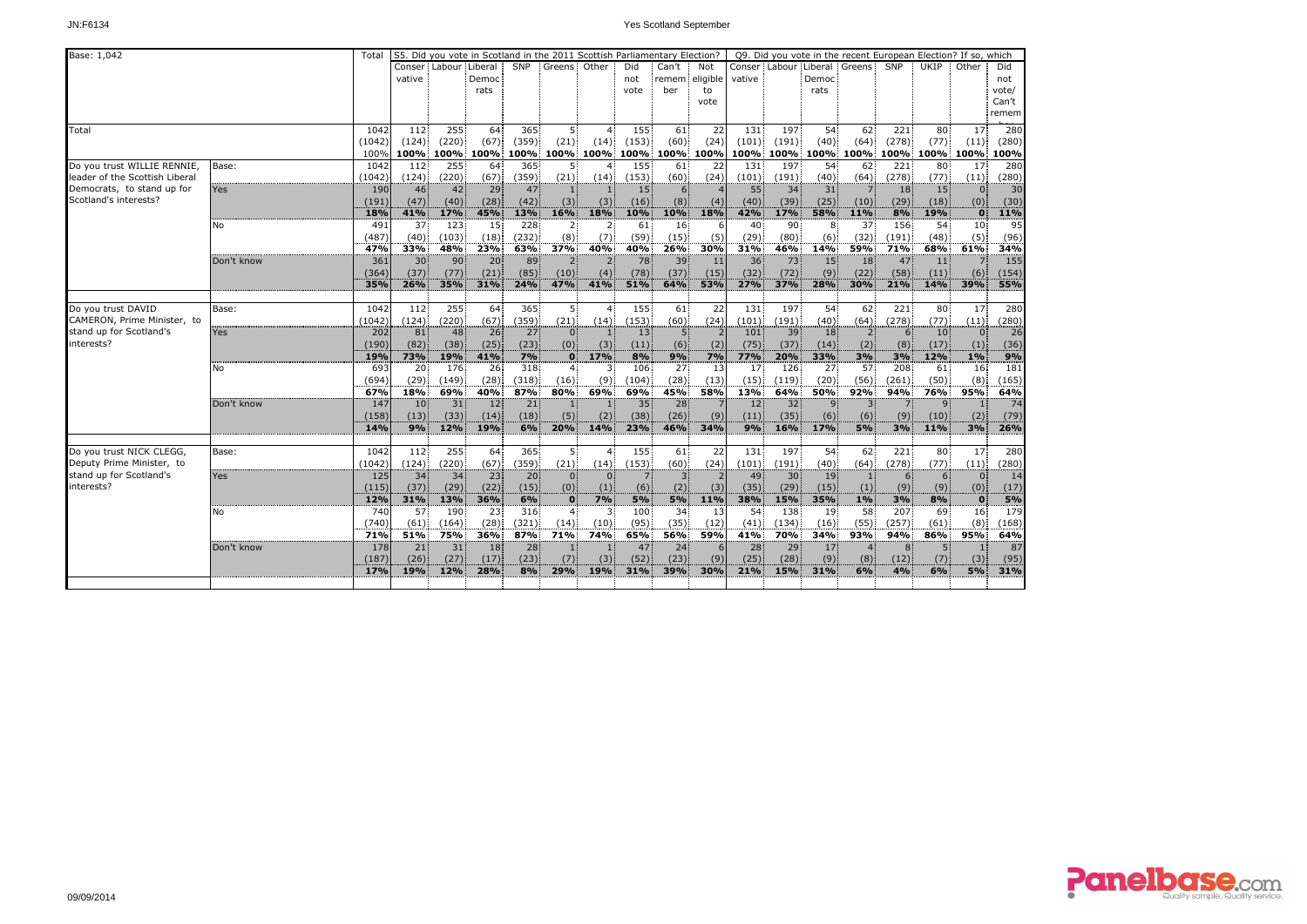| Base: 1,042                    |            | Total  |                 | Gender |                 | Age       |       |                 |                 | Age by Gender   |                 |                          |       |                 |            | S3. There will be a referendum |      | O7. Social |                   |                | Q5. Where were you |        |
|--------------------------------|------------|--------|-----------------|--------|-----------------|-----------|-------|-----------------|-----------------|-----------------|-----------------|--------------------------|-------|-----------------|------------|--------------------------------|------|------------|-------------------|----------------|--------------------|--------|
|                                |            |        | Male            | Female | $16 - 34$       | $35 - 54$ | $55+$ | Male x          | Male x          | Male x          |                 | : Female: Female: Female |       | Yes             | No         | Undeci                         | Will | ABC1       | C <sub>2</sub> DE | Scotlan Englar |                    | All    |
|                                |            |        |                 |        |                 |           |       | $16 - 34$       | 35-54           | $55+$           | x 16-           | x 35-                    | x 55+ |                 |            | ded                            | not  |            |                   | d              |                    | others |
|                                |            |        |                 |        |                 |           |       |                 |                 |                 | 34              | 54                       |       |                 |            |                                | vote |            |                   |                |                    | combin |
|                                |            |        |                 |        |                 |           |       |                 |                 |                 |                 |                          |       |                 |            |                                |      |            |                   |                |                    | ed     |
|                                |            |        |                 |        |                 |           |       |                 |                 |                 |                 |                          |       |                 |            |                                |      |            |                   |                |                    |        |
| Total                          |            | 1042   | 500             | 542    | 310             | 356       | 375   | 154             | 174             | 172             | 156             | 182                      | 203   | 427             | 488        | 108                            | 19   | 475        | 567               | 865            | 94                 | 83     |
|                                |            | (1042) | (488)           | (554)  | (231)           | (377)     | (434) | (93)            | (189)           | (206)           | (138)           | (188)                    | (228) | (440)           | (482)      | (104)                          | (16) | (601)      | (441)             | (807)          | (160)              | (75)   |
|                                |            | 100%   | 100%            | 100%   | 100%            | 100%      | 100%  | 100%            | 100%            |                 | 100% 100%       | 100%                     | 100%  | 100%            | 100%       | 100%                           | 100% |            | 100% 100%         | 100%           | 100%               | 100%   |
| Do you trust ED MILIBAND,      | Base:      | 1042   | 500             | 542    | 310             | 356       | 375   | 154             | 174             | 172             | 156             | 182                      | 203   | 427             | 488        | 108                            | 19   | 475        | 567               | 865            | 94                 | 83     |
| leader of the Labour Party, to |            | (1042) | (488)           | (554)  | (231)           | (377)     | (434) | (93)            | (189)           | (206)           | (138)           | (188)                    | (228) | (440)           | (482)      | (104)                          | (16) | (601)      | (441)             | (807)          | (160)              | (75)   |
| stand up for Scotland's        | <b>Yes</b> | 180    | 83              | 97     | 46 <sup>1</sup> | 48        | 86    | 21              | 22              | 40 <sup>1</sup> | 25              | 26 <sup>1</sup>          | 46    | 30 <sup>1</sup> | 145        |                                |      | 84         | 96                | 143            | 21                 | 16     |
| interests?                     |            | (177)  | (86)            | (91)   | (31)            | (52)      | (94)  | (14)            | (25)            | (47)            | (17)            | (27)                     | (47)  | (27)            | (144)      | (5)                            |      | (107)      | (70)              | (128)          | (35)               | (14)   |
|                                |            | 17%    | 17%             | 18%    | 15%             | 14%       | 23%   | <b>14%</b>      | 13%             | 23%             | 16%             | 14%                      | 23%   | 7%              | 30%        | 4%                             | 3%   | <b>18%</b> | <b>17%</b>        | 17%            | 22%                | 20%    |
|                                | No         | 629    | 333             | 296    | 182             | 237       | 209   | 101             | 127             | 105             | 81              | 110                      | 105   | 342             | 221        | 54                             |      | 287        | 341               | 537            | 48                 | 44     |
|                                |            | (638)  | (321)           | (317)  | (135)           | (250)     | (253) | (59)            | (136)           | (126)           | (76)            | (114)                    | (127) | (361)           | (215)      | (55)                           |      | (371)      | (267)             | (518)          | (84)               | (36)   |
|                                |            | 60%    | 67%             | 55%    | 59%             | 67%       | 56%   | 66%             | 73%             | 61%             | 52%             | 60%                      | 51%   | 80%             | 45%        | 51%                            | 59%  | 61%        | 60%               | 62%            | 51%                | 52%    |
|                                | Don't know | 233    | 84              | 149    | 82              | 71        | 80    | 32              | 25              | 27 <sup>1</sup> | 50              | 46                       | 53    | 55              | 122        | 49                             |      | 103        | 130               | 185            | 25                 | 23     |
|                                |            | (227)  | (81)            | (146)  | (65)            | (75)      | (87)  | (20)            | (28)            | (33)            | (45)            | (47)                     | (54)  | (52)            | (123)      | (44)                           | (8)  | (123)      | (104)             | (161)          | (41)               | (25)   |
|                                |            | 22%    | 17%             | 28%    | 27%             | 20%       | 21%   | 21%             | <b>14%</b>      | 16%             | 32%             | 25%                      | 26%   | 13%             | <b>25%</b> | 45%                            | 38%  | 22%        | 23%               | 21%            | 26%                | 28%    |
| Do you trust ALISTAIR          | Base:      | 1042   | 500             | 542    | 310             | 356       | 375   | 154             | 174             | 172             | 156             | 182                      | 203   | 427             | 488        | 108                            | 19   | 475        | 567               | 865            | 94                 | 83     |
| DARLING, Chairman of the No    |            | (1042) | (488)           | (554)  | (231)           | (377)     | (434) | (93)            | (189)           | (206)           | (138)           | (188)                    | (228) | (440)           | (482)      | (104)                          | (16) | (601)      | (441)             | (807)          | (160)              | (75)   |
| campaign, to stand up for      | Yes        | 350    | 168             | 182    | 78              | 99        | 173   | 44              | 39              | 85              | 34 <sup>1</sup> | 60                       | 88    | 26 <sup>1</sup> | 313        | 11                             |      | 202        | 148               | 267            | 51                 | 32     |
| Scotland's interests?          |            | (349)  | (171)           | (178)  | (55)            | (102)     | (192) | (25)            | (46)            | (100)           | (30)            | (56)                     | (92)  | (25)            | (311)      | (11)                           | (2)  | (238)      | (111)             | (242)          | (79)               | (28)   |
|                                |            | 34%    | 34%             | 34%    | 25%             | 28%       | 46%   | 28%             | 23%             | 49%             | 22%             | 33%                      | 43%   | 6%              | <b>64%</b> | 10%                            | 6%   | 43%        | 26%               | 31%            | 54%                | 39%    |
|                                | N٥         | 522    | 273             | 249    | 171             | 198       | 154   | 93              | 109             | 71              | 78              | 88                       | 83    | 365             | 90         | 57                             | 11   | 209        | 313               | 459            | 29                 | 35     |
|                                |            | (523)  | (256)           | (267)  | (125)           | (208)     | (190) | (54)            | (114)           | (88)            | (71)            | (94)                     | (102) | (381)           | (84)       | (52)                           | (6)  | (281)      | (242)             | (442)          | (53)               | (28)   |
|                                |            | 50%    | 55%             | 46%    | 55%             | 55%       | 41%   | 60%             | 63%             | 41%             | 50%             | 49%                      | 41%   | 85%             | 18%        | 53%                            | 57%  | 44%        | 55%               | 53%            | 31%                | 42%    |
|                                | Don't know | 170    | 60 <sup>1</sup> | 110    | 61              | 59        | 49    | 17 <sup>1</sup> | 26 <sup>2</sup> | 17 <sup>1</sup> | 44              | 34                       | 32    | 37              | 86         | 40 <sup>1</sup>                |      | 64         | 106               | 140            | 14 <sup>1</sup>    | 16     |
|                                |            | (170)  | (61)            | (109)  | (51)            | (67)      | (52)  | (14)            | (29)            | (18)            | (37)            | (38)                     | (34)  | (34)            | (87)       | (41)                           | (8)  | (82)       | (88)              | (123)          | (28)               | (19)   |
|                                |            | 16%    | 12%             | 20%    | 20%             | 17%       | 13%   | <b>11%</b>      | 15%             | 10%             | 28%             | <b>18%</b>               | 16%   | 9%              | <b>18%</b> | 37%                            | 37%  | 13%        | 19%               | 16%            | 15%                | 19%    |
|                                |            |        |                 |        |                 |           |       |                 |                 |                 |                 |                          |       |                 |            |                                |      |            |                   |                |                    |        |